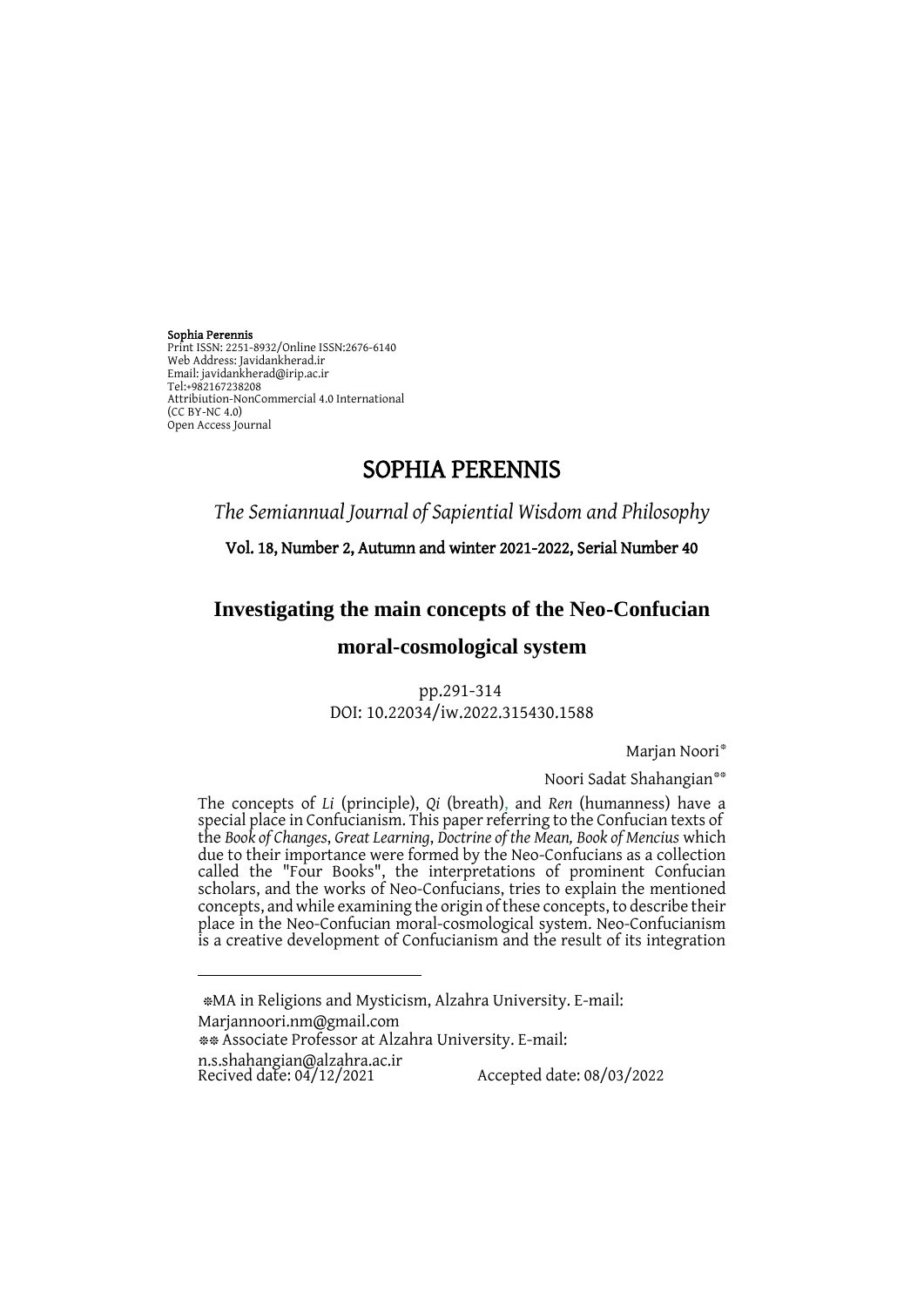with the prevalent worldviews of Buddhism, Daoism and other philosophical schools of the time. By the supremacy of the Buddhism and Daoism, the Neo-Confucians were able to develop Confucian concepts and compete with the common religions particularly Buddhism, in order to highlights the moralmetaphysical system of Confucianism. In this way, they established the Neo-Confucianism in the Chinese thought history, and by reviving the Confucianism they increased its richness and once again made people aware of the pure truth of this ancient tradition.

Key words: Confucianism, Neo-Confucianism, Moral-cosmological system, Li, Qi, Ren.

1. China, with its diversity of ideas and various philosophical schools, is a land that has been full of pure intellectual currents throughout its tumultuous history. Chinese sages have pioneered the acceptance of new ideas due to their spirit of softness and tolerance. They had the power to combine new ideas with their old ones, giving them acceptable features. Among all the currents of thought in China, that one which has had this characteristic the most is the Neo-Confucianism, a new religion that emerged from the confluence of ideas and their fusion.

2. In general, what is known as philosophy in the world is mainly associated with the name of the West; However, Chinese philosophy is more ancient and in studies of Eastern metaphysics from a comparative point of view is closer to Iranian-Islamic philosophical ideas in terms of subject matter and content. Confucianism as the dominant discourse throughout Chinese history is a moral-political system that emphasizes the role of human beings in achieving individual salvation and consequently the wellbeing of society more than addressing supernatural issues. This religion became a serious challenge during the widespread rise of Daoism and Buddhism in China. The special emphasis of Buddhism was on the esoteric dimensions of human nature, and the main feature of Daoism was the emphasis on the mystical and supernatural aspects. In the Song era, however, Confucianism had been reduced to a moral-social system that spoke only of the human realm and its moral duties, and its arcane cosmological teachings had fallen into oblivion. As a result, Confucianism, which had previously lost its meaning due to the political abuses of the Han rulers (206 BC-220AD) declined and people turned to the Daoism and Buddhism to satisfy their spiritual needs. With the efforts of the Confucian scholars of the Tang era (618-907 AD) to compete with the Buddhism and Daoism, Confucianism was gradually revived and was finally able to survive in the Song era (960-1279 AD) in a new form of Neo-Confucianism. Neo-Confucians proved the unity of man and the world and made understanding this unity a basic condition for becoming a sage (*shengren*).

3. In this paper, while introducing the Neo-Confucian concepts of *Li*, *Qi*, and *Ren*, all of which previously existed in early Confucian texts, we explore the Neo-Confucian worldview. First, the place of these concepts in Neo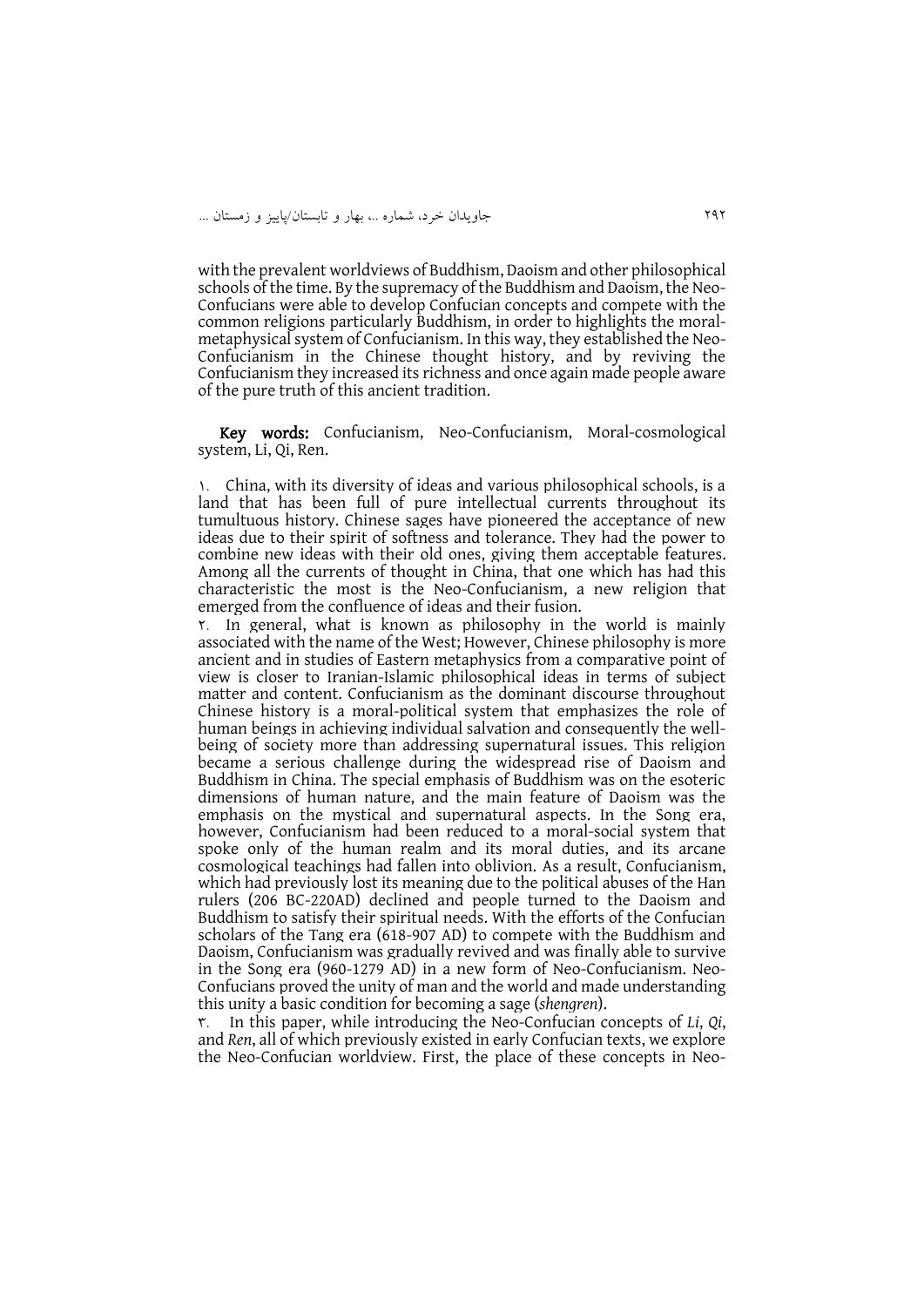بررسی مفاهیم اصلی نظام کیهانی- اخالقی نوکنفوسیوسی 292

Confucian thought is presented and then a picture of the Neo-Confucian cosmological-moral system based on the mentioned concepts is presented. 4. Among the concepts of Neo-Confucianism, three concepts are more important and it can be said that the structure of the Neo-Confucian intellectual system is based on them. Although these concepts do not contradict ancient Confucianism, the leading philosophers of Confucianism, Confucius and Mencius, did not place such importance and emphasis on these concepts. These three concepts are *Qi*, *Li* and *Ren*. Because Buddhism were fused to the rational form of China during the time of Neo-Confucians, it was impossible for them to ignore it. Thus, these Confucian concepts were interpreted under the influence of the dominance of the Buddhist space. During this period, the study and teaching of Daoist and Buddhist texts was common for scholars, and almost all Neo-Confucians spent a long or short period studying Daoism and Buddhism and were fully proficient in them.

5. *Qi*, according to early Chinese thought, is the subtle force that makes up the universe, filling the heavens, the earth and the human body. The word, which is equivalent to soul, cosmic soul, vital soul and so on, is a key philosophical term that encompasses the emergence and life of beings, and its philosophical application has a long history in Chinese thought. *Qi* plays a minor role in classical Confucian texts and is rarely used, but in the Neo-Confucianism it is one of the main categories for describing the material world and the body, which was given a moral aspect and used to describe and analyze human behavior. *Qi*, as the primary component of Confucian cosmology, was such a pervasive and common concept that no one felt the need for a precise philosophical definition of it until the emergence of Neo-Confucians.

6. As for *Li*, in early Chinese thought, it was a fixed pattern, order, and principle by which all phenomena and manifestations acted, and human beings were required to follow it. To the Neo-Confucians, *Li*, like *Qi*, became a metaphysical component in describing the world, and most of them recognized *Li* as the transcendent principle of the universe. In addition, based on the concept of *Li*, a school-of-thought called the *Li* School of Cheng-Zhu (*chengzhu lixue*) was formed in the history of Neo-Confucianism, which placed a great deal of emphasis on the Neo-Confucian conception of *Li*.

7. Another concept that is explained in this article is *Ren*, a central term in Confucian thought, usually translated as humanness, humaneness, and altruism. Before Confucius, *Ren* meant kindness and benevolence, but Confucius expanded the meaning of the word. According to Confucius, this word in the general sense is the moral ideal of man, which is comprehensive of all virtues and is superior to all of them, and is the manifestation of a Confucian sage. The Neo-Confucians further expanded the concept of the *Ren*, changing it to love for the entire universe and unity with the world. Moreover, for the first time a Neo-Confucian named Zhou Dunyi, based on the concept of *Ren*, pioneered the Neo-Confucian proposition that moral behaviors are inherently cosmic; So that later the intrinsic connection between the realm of human morality and the cosmic realm becomes the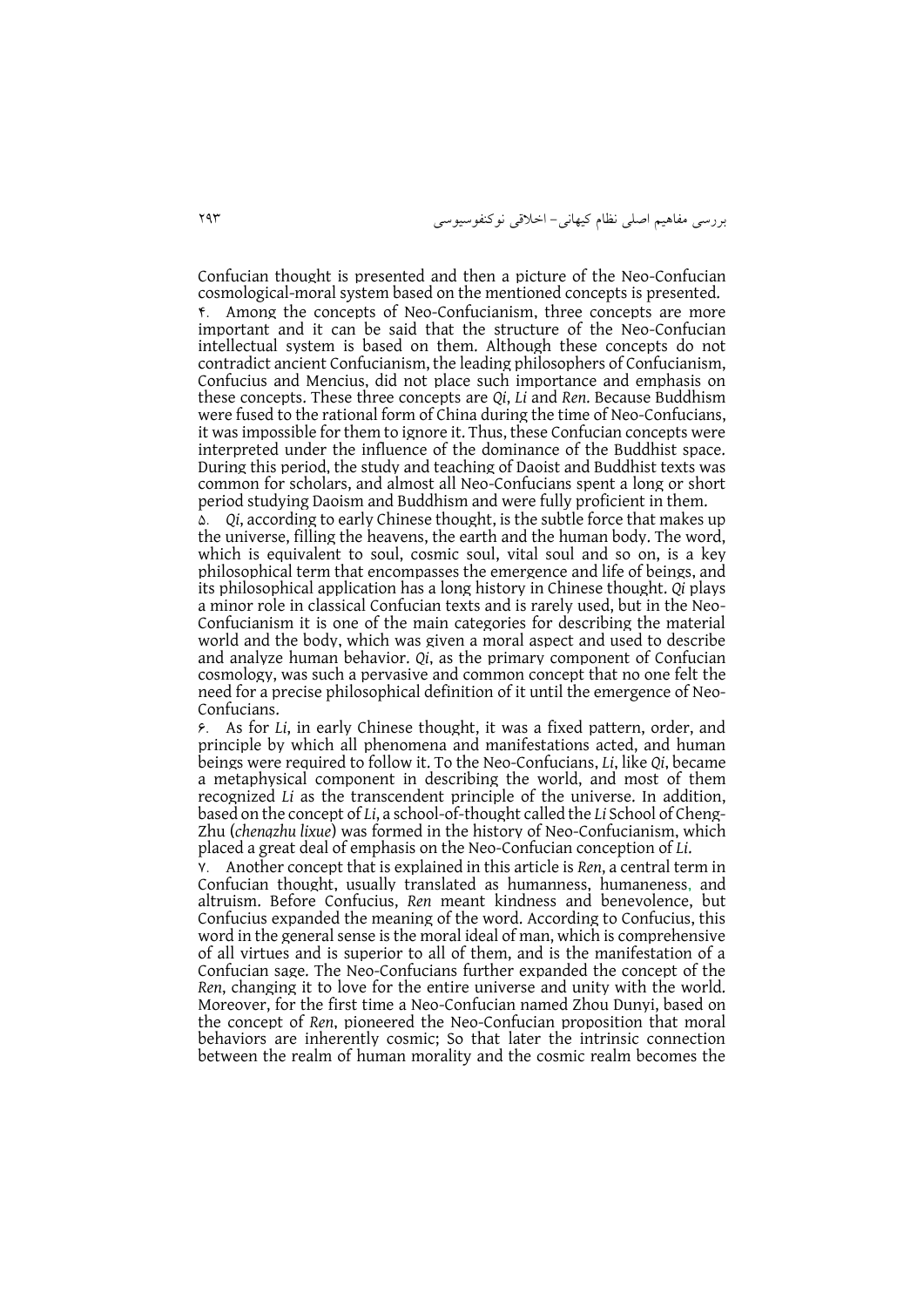basis of the Neo-Confucian school of Cheng-Zhu, and the elders of this school explain the merger of man with the world through the concept of *Ren*.

 $\lambda$ . In general, Neo-Confucianism were more successful than Confucianism in establishing a moral education theory based on cosmology. For the first time in the history of Confucianism, Neo-Confucians established the most complete cosmo-philosophical system and, by giving metaphysical roots, elevated Confucianism, whose most important component was politicalmoral philosophy, to a higher theoretical level and provided ontological and epistemological arguments for it and exalted the place of man in their cosmogonic perspectives.

#### References

- Adler, Joseph A. (2004). *Chinese Religions*. Trans. Hasan Afshar. Tehran: Markaz Publication.
- Berthrong, John (2010). "ZHU Xi's Cosmology". Edited by John Makeham. *Dao Companion to Neo-Confucian Philosophy*. Dordrecht: Springer, pp. 153-177.
- Chan, Wing-Tsit (1963). *A Source Book in Chinese Philosophy*. Princeton University Press.
- Chang, Corsun (1957). *The Development of Neo-confucian Thought*. New York: Bookman Associates.
- Ch'en, Kennetch K.S. (1964). *Buddhim in China: A History Survey*. New Jersey: Princeton University Press.
- Chen, Naichen (1986). *Neo-Confucianasm and Western Influence: Implications for Modern Chinese Education*. University of Florida.
- Cheng, Chung-ying (1991*). New Dimensions of Confucian and Neo-Confucian Philosophy*. Albany: State University of New York Press.
- Ch'un, Ch'en (1986). *Neo-Confucian Terms Explained*. Trans. Wing-Tsit Chan. New York: Columbia University Press.
- Confucius. (1938). *Analects of Confucius*. Trans. Arthur Waley. London: George Allen and Unwin LTD.
- De Bary, Wm. Theodor & the Conference on Ming Thought (1970). *Self and Society in Ming Thought*. New York and London: Columbia University Press.
- Hinnells, John Russell (2014). *The Penguin Dictionary of Religions*. Trans. A.Pashai. Qom: The University of Religions and Denominations Press.
- Yao, Xinzhong (2000). *An Introduction to Confucianism*. Cambridge University Press.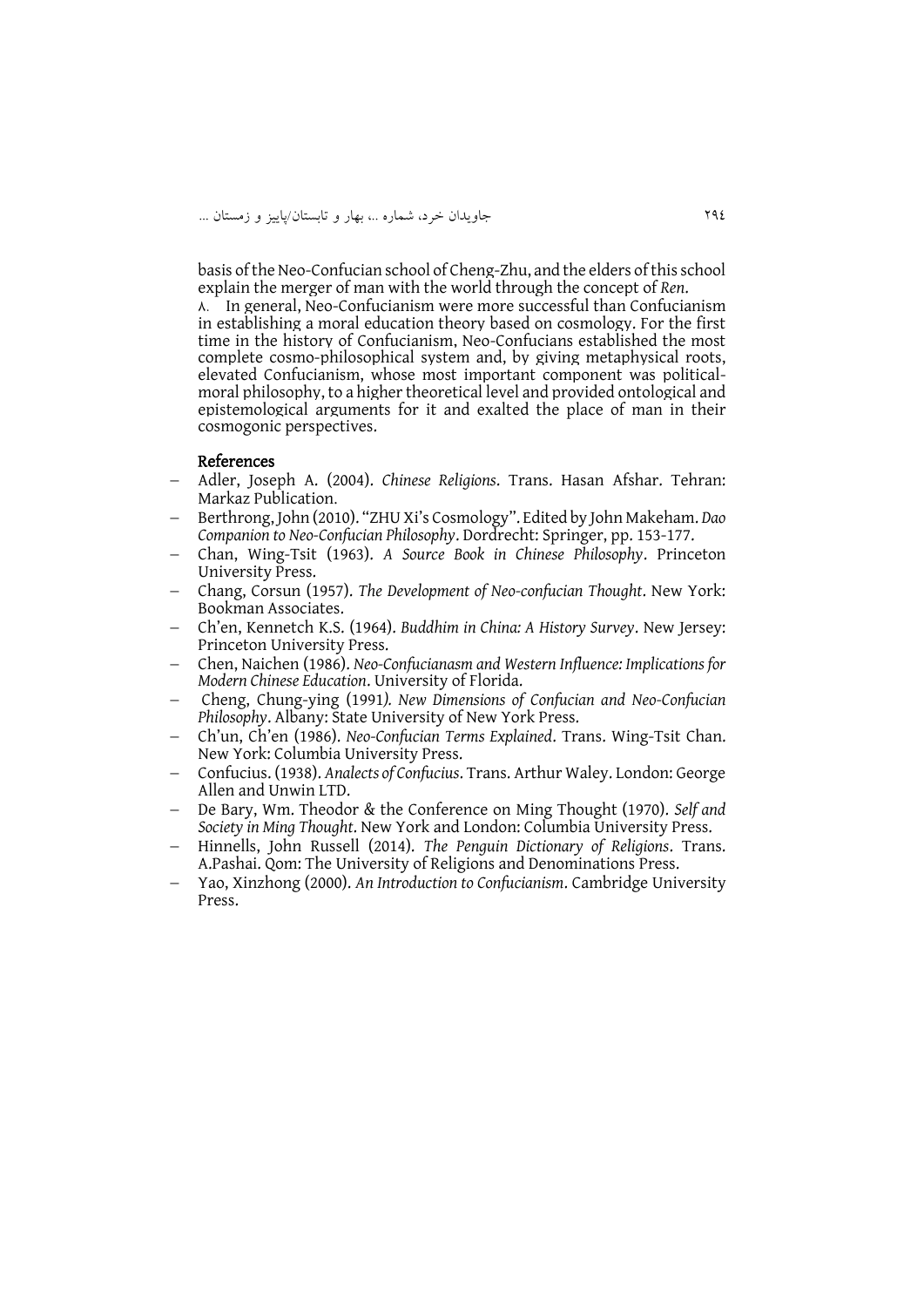**این مقاله دارای درجه علمی-پژوهشی است**

**مجله علمی جاویدانخرد، شماره ،04 پاییز و زمستان ،0044 صفحات -190 400**

**بررسی مفاهیم اصلی نظام**

**کیهانی- اخالقی نوکنفوسیوسی**

**\* مرجان نوری** 

<u>.</u>

**\*\* نوری سادات شاهنگیان** 

**چکیده** مفاهیم لی، چی و ژن اصلی ترين مفاهیم نوکنفوسيوسی هستند. در اين مقاله با مراجعه به متون کنفوس یوس ی مکالمات، معرفت بزرگ، آموزه اعتدال و من س یوس که به سبب اهمیت شان تو سط نوکنفو سیو سی ها به صو رت يک مجموعه تحت عنوان »چهار کتاب« درآمدند، تفاس یر محققان برجس ته از متون کنفو سیو سی و نیز آثار نوکنفو سیو سی ها، مفاهیم مذکور تبیین شده و ضـــــــــمن بررســـــــــی منشــــــأ اين مفاهيم، به توصـــــيف جايگاه آن۱ها در نظام کیهان شناسی اخلاقی نوکنفوسیوسی پرداخته شده است. آیین نوکنفوسیوسی در واقع پیشرفت خلاقانه مکتب کنفو سیو سی و نـشانگر بلوغ آن و حا صل ادغام با جهانبینیهای رايج عص ر خود، اعم از دين بودايی، دائويی و ديگر مکاتب فلسفی است. نوکنفوسیووسیها توانستند تحت تأثیر تفوق ادیان بودايی و دائويی مفاهیم کنفوس یوس ی را بس ط داده و برای رقابت با اديان رايج؛ بويژه دين بودايی، نظام اخلاقی- متافيزيکی آيين کنفوســـيوســـی را

> \* )نويسندة مسئول( کارشناس ارشد اديان و عرفان دانشگاه الزهرا)س( رايانامه: Marjannoori.nm@gmail.com \*\* دانشیار گروه ادیان و عرفان دانشکده الهیات دانشگاه الزهرا(س) رایانامه: [n.s.shahangian@alzahra.ac.ir](mailto:n.s.shahangian@alzahra.ac.ir) تاريخ دريافت: 3211/9/32 تاريخ پذيرش: 3211/32/31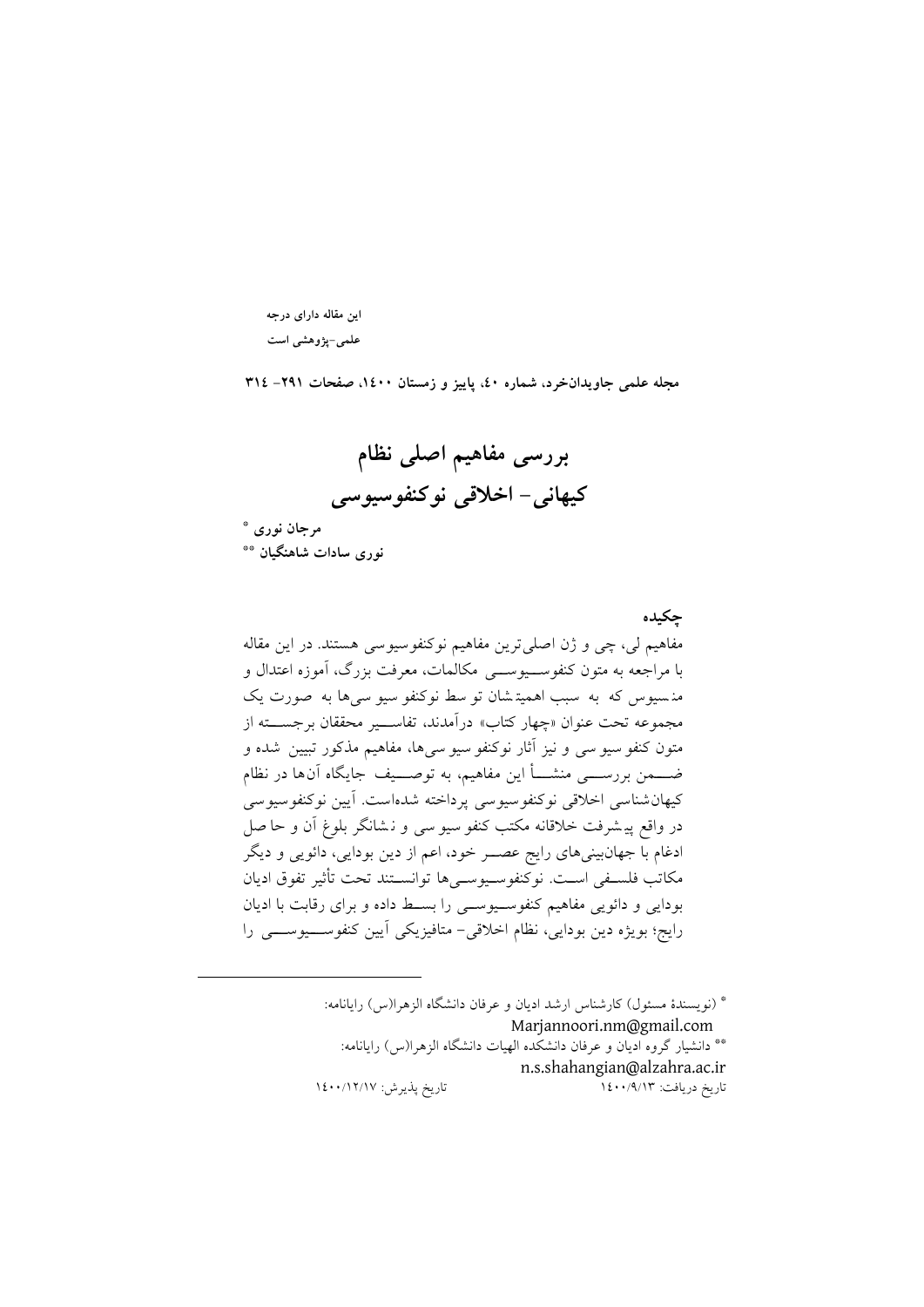برج سته سازند . آنها از اين طريق آيین نوکنفو س یو سی را بر عر صه تار يخ تفکر چین بنا نهادند و با احیای آيین کنفوسیوسی بر قوت و غنای آن افزوده و بار ديگر مردم را متوجه حقیقت ناب اين آيین کهن ساختند. **کلیدواژهها:** آيین کنفو س یو سی ، آيین نوکنفو س یو سی، نظام کیهانی اخالقی، لی، چی، ژن.

#### **مقدمه**

آيين کنفوسـيوســي که تقريبا در تمام ادوار تاريخی چين گفتمان غالب بودهاســت يک نظام اخلاقی- سیا سی ا ست که بیش از پرداختن به م سائل فراطبیعی بر نقش از سانها برای نیل به رســتگاری فردی و در نتیجه بهروزی جامعه تأکید دارد. این آیین در دوران رواج گســترده اديان دائويي و بودايی در چين با چالش جدی مواجه شــد. رويکرد آيين کنفوسـيوسـي افراط در توجه به دنیا و رويکر آيين بودايی تفريط در ترک دنياسـت؛ در حالیکه آيین دائويی در پی حفظ تعادل در توجه به دنیا و ماورای دنیاس ت و البته او برای ماورای دنیا توجه و اهمیت بی شتری قائل ا ست و از نظر او تعادل در همین ا ست. ت کید ويژه دين بودا بر ابعاد باطنی سر شت ب شر بود و و يژگی ا صل ی دين دائو ت کید بر جنبه های رازآمیز باطنی و فراطبیعی؛ حال آنکه در عصــــــر نوکنفوســـــيوســـــی ها آيين کنفو سیو سی به نظامی اخلاقی-اجتماعی که صرفا در باب قلمروی ان سانی و وظایف اخلاقی او ســخن گفتهبود، تقلیل یافته و تعالیم کیهان شـــناســـی و ســـرّی آن به ورطه فرامو شی افتاده بود. در نتیجه آیین کنفو سیو سی که پی شتر به سبب سوءا ستفادههای سياسی حاکمان عصر هان (٢٠٦ق.م-٢٢٠م) از حقیقت خويش دور و از معنا تهی شده بود، افول يافت و مردم برای ارضای نیازهای روحی و معنوی خويش به اديان دائويی و بودايی روی آوردند. با تلاش های فرزانگان کنفوسيوسی عصر تانگ (۹۰۷–۲۱۸م) برای رقابت با اديان بودايی و دائويی، آيين كنفوســيوســـی به تدريج احيا شـــد و در نهايت توانست در عصر سونگ (۱۲۷۹-۹٦۰م) در قالب جدید آیین نوکنفو سیو سی به حیات خويش ادامه دهد.

نوکنفو سیوس گرایی اصطلاحی غربی است و نام اصلی این مکتب، دائو سیوئه چیا ٰ یا لی ســیوئه چیا<sup>۲</sup> به معنی مکتب مطالعه دائو یا لی اســت که برگرفته از اعتقاد پیروان این مکتب به نظريه زنجیره راســـتین انتقال دائو يا حقیقت اســـت (١:٣٥٥-Yu, Yu- !Xu, 1942:98 ,Bodde & Lan )که منظور از دائو در آن تعالیم سر ی است که در اعصار کهن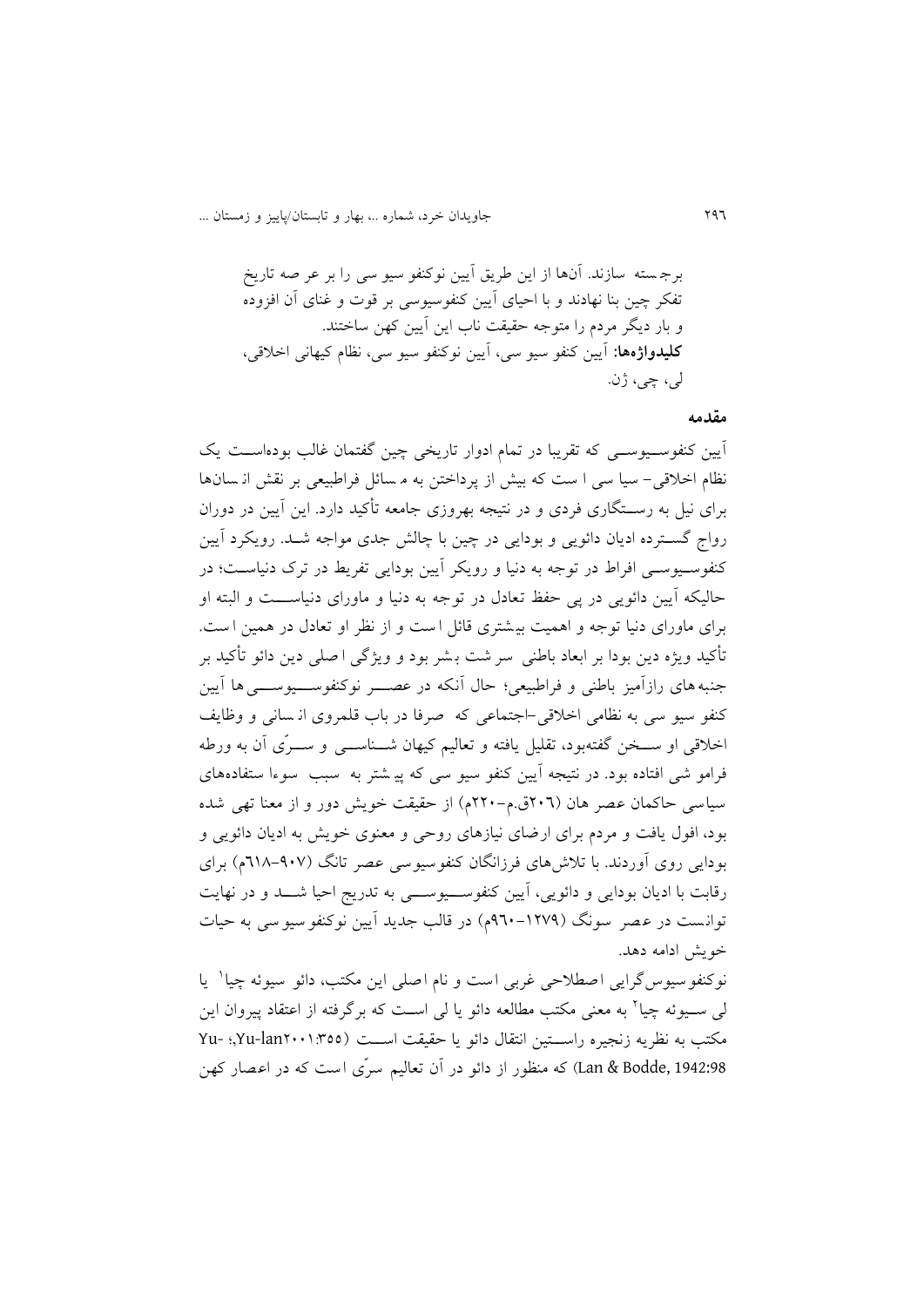از فرزانهای به فرزانه ديگر منتقل می شدهاست. چون موضوع اصلی اين آيين به ويژه در عصـر سـونگ (۱۲۷۹-۹۶۰م) و مینگ (۱۳٤٤–۱۳٦۸م) سـرشـت و لی بود لذا مکتب مطالعه سرشت و لی نام گرفت (Chan۱۹٦۳:۱۳).

در اینجا ضـمن معرفی مفاهیم نوکنفوسـیوسـی لی، چی و ژن که همگی پیشتر در متون متقدم کنفوســیوســی و کهننامههای چینی وجود داشــتند، به شــناخت جهانبینی نوکنفو سيو سي ميپردازيم. ابتدا جايگاه اين مفاهيم در انديـشه نوکنفو سيو سي مطرح و سپس ت صو يری از نظام کیهان شنا سی -اخالقی نوکنفو س یو سی بر مبنای مفاهیم مذکور ارائه میشود. اين مقاله با رويکرد توصیفی-تاريخی و شیوه کتابخانهای ت لیف شدهاست. متاسفانه مکتب نوکنفوسیوسی، که حاصل شکوفایی کامل تفکر چینی است، با محتوای غنی فلسفی و اخلاقی خود که تلفیقی از معارف بودایی، دائویی و کنفوسیوسی است و با نقشبی که در احیای معارف کنفوسیوسی داشته در جامعه علمی ما ناشـناخته مانده است. آنچه به نام فلســفه در جهان شــهرت دارد عمدتا با نام غرب پیوند خورده؛ حال آنکه فلس فه چین از قدمت بیش تری برخوردار اس ت و از حیث موض وع و محتوا با اندي شه های ما نزديکی بی شتری دارد. حجم ب س یارگ سترده پژوهشهای خاور شنا سان پیرامون مکتب نوکنفوسیوسی نیز گواه بر اهمیت اين آيین دارد. مقالههای جايگاه کیهانی لی در انديشه نوکنفوس یوسی و طبیعتگرايی چی-بنیاد چینی و طبیعت گرايی لیبرال اثر جیلو لیو<sup>م</sup>، مقاله فانگ یولان و دِرک بُد<sup>،</sup> تحت عنوان پیدایش آیین نوکنفوســـیوســـی و وام گیری أن از بودیزم و دائوئیزم، مقا له ها یت کلولند تیلمن° به نام عصــــر مـیا نه حیرتانگیز و کلیدی متون قانونی کنفوسـیوســی: تأملی بر اســاتید ســونگ شـــمالی و جوشـــی، مقاله جوزف.ا.ادلر<sup>٦</sup> به نام واکنش و پاســخگویی: منابع کنفوســـیوســـی جوئو دونيی برای اخالقیات پیرامون و مجموعه مقاالتی تحت عنوان همراهی دائو با فلس فه نوکنفو سیو سی به سرویرا ستاری جان مکهام<sup>۷</sup> که به معرفی نوکنفو سیو سی۵ا مطرح و تبیین أرای أن۱ه میپردازد از أن جمله اســـت. کتاب کارســـون چانگ^ تحت عنوان پیدايش اندي شه نوکنفو سيو سي يکی از نخ ستين کتابهای انگليسی ا ست که به آيين نوکنفوسیوسی از دودمان سونگ تا قرن بیستم می $\zeta$ ردازد. کتاب درک فلسفه چینی از لیو شو سیان<sup>۹</sup> در یک نمای کلی تکامل سنت کنفو سیو سی از آغاز تا عـصر مینگ (۱۳**٦**۸– 1٦٤٤م) را به تصـوير میکشـد. کتاب ديگر سـرشـت ذهن و سـرشـت طبيعت اثر مو زونگسان `` کتابی سه جلدی در باب تاريخ تفکر نوکنفو سيو سی و معروفترين کتاب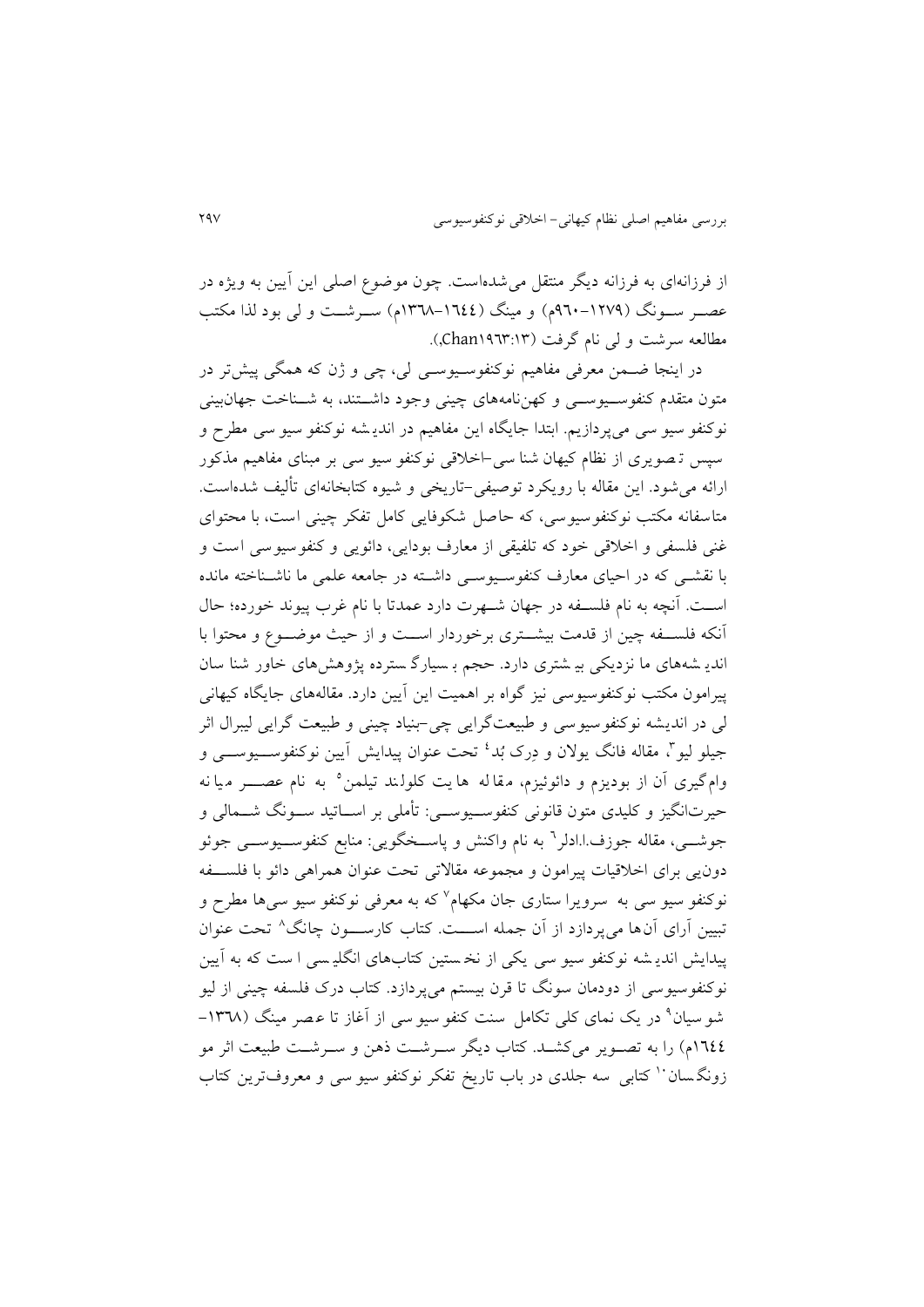مو زونگســـان در غرب اســـت. در میان آثار فارســـی کتابهای ادیان خاور دور تالیف فیاض قرایی، تاریخ فلســـفه چین اثر فانگ یولان با ترجمه فرید جواهر کلام، تاریخ فلس فه چین اثر چو چای و وينبرگ چای با ترجمه ع.پاش ايی عمدتاً به تاريخ تفکر و فلسفه چین اختصاص دارد و اطلاعاتی مقدماتی و مجمل را در خلال فصول در اختیار می گذارند.

**مفاهیم اصلی نوکنفوسیوسی و خاستگاه آن**

نزد نوکنفو سیو سیها م<sub>ُ</sub>سائل<sub>ی</sub> همچون لی، سر شت<sup>۰۱</sup>، دل/ذهن<sup>۱۲</sup> و نابودی امیال حائز اهمیت فراوانند و تمامی اينها منجر به تحقق سرشت اصیل شخص میشوند. اگرچه اين مفاهیم با آيين کنفوسـيوســي کهن مغايرتی ندارند اما فلاســفه پیشــگام کنفوســيوســي، کنفوســـيوس و منســــيوس، چنين اهـمـيت و تأکـيدی برای اين مـفاهيم قا ئل نبود ند (1986:40-41). با آنکه نوکنفو سیو سی ها از دو اثر کلاسیک کنفو سیو سی معرفت *بزرگ<sup>۳</sup>" و کتاب تغییرات <sup>۱۶</sup> الهام گرفته و از آن*ها برای دفاع از اندیشــههای خود ســـود ج ستند، اما نمی توان گفت که اين دو اثر طرح و چارچوب کلی برای فل سفه آن ها بوده باشــد (15-14:68.chan). نوکنفوســيوســي ها در صــدد بودند تا بر اســاس مفاهيم بهکاررفته در اين آثار نظام عقیدتی خود را برقرار سازند ),1991:482-3Cheng). از طرف ديگر آيين بودا آنچنــان بــا صــــورت عقلانی چین مــأنوس شــــــده بود کــه برای نوکنفو سیو سی های ع صر سونگ )921-3219 م( محال بود که بتوانند از آن صرف نظر کنند. اگرچه نوکنفوسیوسی ها از اصطالحات کالسیک های کنفوسیوسی بهره می گرفتند ا مّا اين اصـــطلا حات را تـحت تأثير تفوّق فضــــای بودايی تفســـير می کرد ند ch'en,1964:471)).البته به ســـبب انکار تأثیریذیری از آیین بودا و دائو از ســــوی تمام فلاسفه نوکنفو سیوسی، این تأثیرپذیری به وضوحِ تأثیر مکتب کنفوسیوسی کهن نیست اما تأثیر از دو ســــنت نام برده قطعی اســــت (Chen,1986:40). علاوه بر این در دوران پی شگامان نوکنفو سیو سی، مطالعه و آموزش متون دائویی و بودایی برای محققان امری عادی محـ سوب می شد178:178.Hon ) و تقریباً تمام ا ساتید نوکنفو سیو سی دورهای طولانی يا کوتاه را صوف مطالعه آيين دائويی و بودايی کرده بودند Yao,2000:227 ). کنفوس یوس هی گاه راجع به موض وعات محوری آيین نوکنفوس یوس ی يعنی **لی**، **چی**  صحبت نکرده بود. واژه **لمی** در کتاب *مکالمات<sup>ه</sup>' ن*یامده و اگرچه واژه **چی** چندین بار به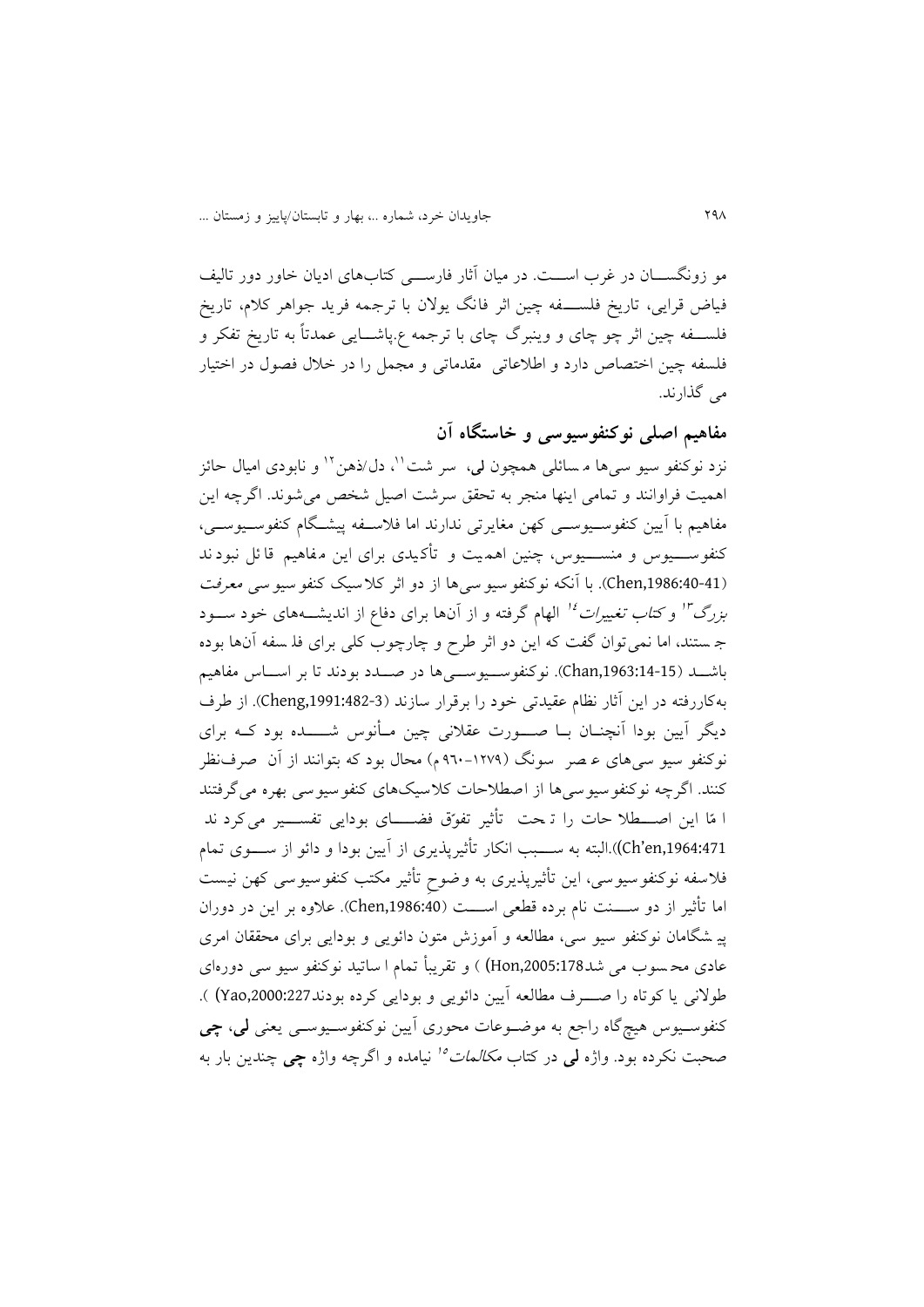کار رفته اما به معنای رايج در بين نوکنفوسيوسی ها نيست (Chan,1963:14). در رابطه با واژه **ژن** بايد گفت **ژن** از اص طالحات بنیادی تفکر کنفوس یوس ی اس ت که معموال به انسان دوستی و نوعدوستی ترجمه می شود. اين واژه در مکالمات کنفوسیوس در معنای عام عبارتست از ايدهآل اخلاقی بشر که جامع تمام فضايل است و بر همه آنها ارجحیت دار د (Shun,2005:7751).

# **.0 مفهوم چی**

**چی** که به جان، جان کیهانی، نَفَس کیهانی، دم حیاتی و روح بخاری ترجمه می ش ود يک ا صطالح کلیدی فل سفی ا ست که دربردارنده قوه ظهور و حیات موجودات ا ست و کارب ست فلسـفی آن در تاريخ انديشــه چين قدمتی بس طولانی دارد.از قديمیترين آثار مکتوب در باب این مفهوم، میتوان رساله Neiye از مجموعه رسایل *گوانگزی'` را نام برد که به تزکیه نفس از* طريق چی و فنون مراقبهای مربو به آن میپردازد ):661 ،3999 Shaughnessy & Loewe). **چی** در اندي شه آغازين چینی به معنای چیزی بود که آ سمان و زمین و ج سم ب شر را پر کرده اســـت و تعادل آن در بدن باعث عملکرد مناســـب احســـاســـات می شـــود .(Shun,2010:178)

**چی** به عنوان مفهومی مشتری در تمام مکاتب چینی، نیروی خالق، همهفراگیر و دگرگونکننده است ),2010:42Weixiang & Wang). **چی** يکی از مقوالت اصلی نوکنفوسیوسی برای توصیف جهان مادی و نیز خود جسم است که همچون ديگر اصطالحات فلسفی مکتب نوکنفوسیوسی، در متون کلاسیک کنفوسیوسی به ندرت بهکار رفتهاست (Taylor,2005:57). **چی** در آثار اولیه کنفوسیوسی به وضوح تعريف نشده و فقط در آثار فرزانگان عصر مت خر هان (۲۵–۲۲۰ م) برای اشاره به روح بنیادین جهان به کار رفته و گاهی با غایت اعلی<sup>۱۷</sup> یکی دانسته شدهاست ),2000:151-2Yao). **چی** در متون کالسیک کنفوسیوسی اگرچه در فرآيند تهذيب اخالقی نقش دارد اما در مجموع نقش کمرنگی ايفا میکند. عنصر سازنده موجودات و عامل تحول انسان است و ازينرو بايد در تحقق کامل آن کوشا بود. کنفوسیوس انسان خردمند را از سه رويلت برحذر میدارد:»در جوانی که هنوز چی ناپايدار است از شهوترانی، در میانسالی که چی در غايت استواری است از مجادله و ستیزهجويی و در پیری که چی رو به زوال است از طمع«)7ch16,bk:Analect). منسیوس نیز از چی وسیع و قدرتمندی سخن گفته که مالزم دائوست و به واسطه درستکرداری پرورش میيابد )2A2 [Mencius)]. از عصر وی-جین )221-221 م( و تانگ )911-236 م(، **چی** به مفهومی هستیشناسانه ارتقا دادهشد و ديگر مانند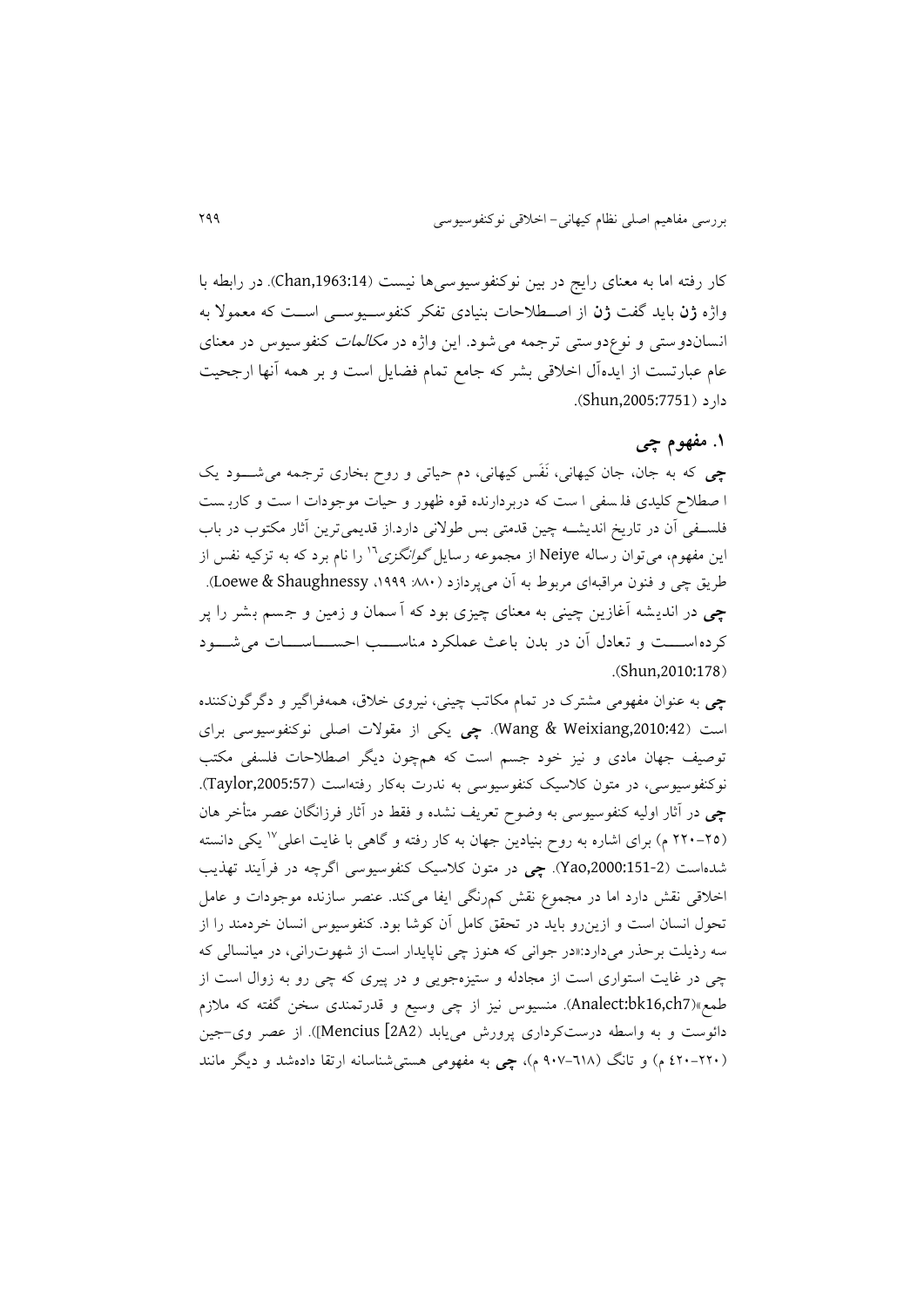ادوار قبل صرفأ وسیله توصیف پدیدههای طبیعی نبود بلکه سرشت بنیادین جهان بود. در این عصر به **چی** جنبه اخالقی داده شد. تا اينکه در عصر سونگ-مینگ )3222-921 م( آموزه **چی** با <sup>36</sup> آموزههای دائويی و بودايی ادغام شد. اوج اخالقی شدن مفهوم **چی** در انديشه جانگ زای )3111-3121م(، متفکر برجسته نوکنفوسیوسی خودنمايی میکند ) & Wang ,2010:42-5Weixiang). او سخن از خلوص و ناپاکی **چی** کرد و سرشت انسان را ساخته **چی** معرفی کرد ),2010:178Shun). ظاهراً **چی** حتی به عنوان مؤلفه ابتدايی کیهانشناسی کنفوسیوسی آنقدر مفهومی فراگیر و عادی بوده که هیچ اندیشمند سونگی جز جانگ زای احساس نیاز به تعریف دقیق فلسفی آن نمیکردهاست (Berthrong,2010:155). همه نوکنفوسیوسیها اتفاق نظر دارند که **چی** سازنده صور مادی است و وجود اشیای مادی را ممکن میسازد )ر.ی به ,2005:397Liu). در جهانبینی آنها **چی** بیانگر نیرويی لطیف است که نخست به پین و یانگ<sup>۱۹</sup>، دو قوه کیهانی عالم و پس ازآن به عوامل یا عناصر پنجگانه <sup>۲</sup>۰ – آب، آتش، چوب، فلز و زمین- تفصیل میيابد )2131:61Murata,). در نظام عقیدتی جانگ زای، **چی** امری است که در آغاز جهان و در بطن کل اشیا/نمودها وجود دارد. در پايان، کل نمودها در چی مضمحل خواهند شد. از اين رو ديگر نمی توان مانند بوداييان ادعا کرد که نمودها به ختم میشوند ),1957:172-3Chang; ,1964:395en'Ch )و امر متعال از نمودهای **<sup>10</sup> شونیاتا** بیشمار جداست ).(,2010:47Weixiang & Wang او از اين وضعیت کیهانی ازلی با اصطالح بودایی «تهی/خلأ بزرگ<sup>۲</sup>آ» یاد میکند. در دیدگاه وی تهی بزرگ وضعیت چی پیش از جنبش و ظهور چیزهاست. این واژه نخستین بار توسط جوانگدزی ٌ'' به معنای قلمروی نفوذناپذیر و فراخ آسمان به کار رفت و اصطالحی رايج در متون دائويی شد. در متون دائويی ظهور چی يک مرتبه بعد از تهی بزرگ است حال آنکه در ديدگاه جانگ زای تهی بزرگ و چی همزمانند. تهی در نظر او به معنای خلأ يا نيستی نيست بلکه به معنای «غیر جامد»، «پرنشده» و بی شکل است. چون تهی بزرگ دارای چی است و چی واقعی است، تهی بزرگ هم واقعیت دارد و خأل مطلق نیست).(,2014:73Liu در نظريه جانگ زای **چی** از همان آغاز دارای جنبش و تحول مداوم است. **چی** متراکم و منسجم قابل مشاهده و دارای صورت است، اما **چی** پراکنده تهی، فاقد شکل و غیر قابل مشاهده است. هر موجودی به واسطه **چی** از جوهر و سرشت يکسان يعنی دائو<sup>۲٤</sup> برخوردار است و ازين٫و با تمام نمودهای عالم يکی است. بدين صورت بين انسان و آسمان وحدتی تام برقرار میشود. اختالف انسانها تنها در ويژگیهای فردی است وگرنه همه از سرشت يکسان برخوردارند.(,2010:46-9Weixiang & Wang; ,2000:102Yao (وی نخستین فیلسوفی است که بر مبنای نظريه **چی** برای سرشت انسان دو جنبه مادی و اصیل قائل میشود.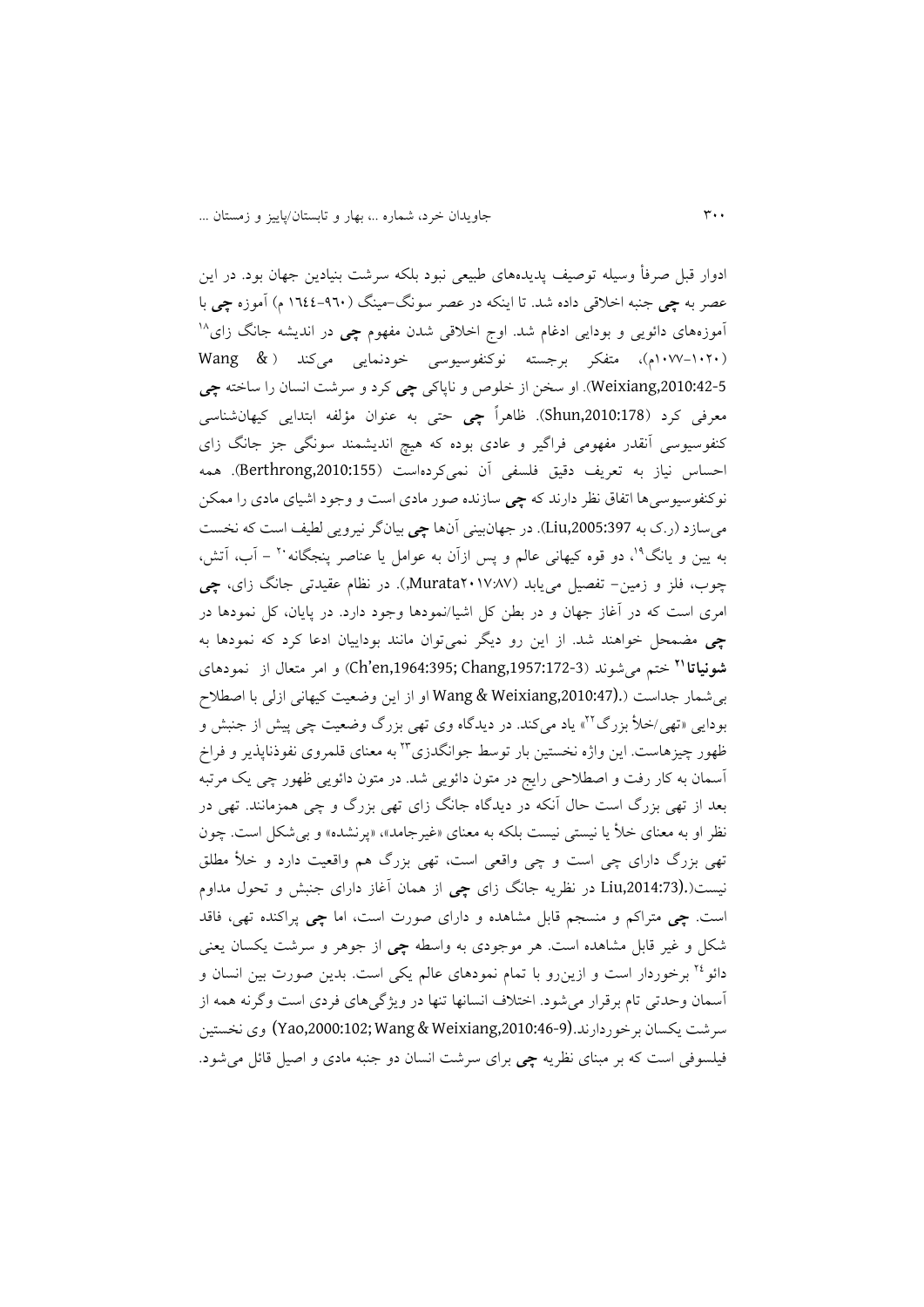سرشت اصیل خیر است و از **چی** پراکنده به وجود میآيد و مشابه سرشت آسمان و زمین است؛ حال آنکه سرشت مادی آمیختهای از خیر و شر است و از **چی** متراکم ساخته شده و بر حسب ترکیب **چی** از فردی به فرد ديگر متفاوت است. به دلیل همین تفاوت در ترکیب **چی** اشخاص است که برخی به خیر گرايش دارند و برخی به شر. اين نظريه وی خدمت بزرگی به فرآيند خودشکوفايی و تهذيب نفس کرد؛ چرا که با تغییر سرشت مادی که جايگاه خواهشهای هواپرستانه است فرد میتواند به سرشت اصیل خود بازگردد ),2000:102-Yao 3؛,1957:178Chang). جانگ زای از رهگذر کیهانشناسی خود چگونگی آمیزش امر متعال با اين جهان مادیِ همیشه در حال تحول و تغییر را به تصوير کشید ) & Wang .)weixiang,2010:56

## **.1مفهوم لی**

**لی** که به ا صل، قانون کلی ، علتالعلل، مبدأ )مبادی(، نظام مابعدالطبیعی و عقل )عقول( ترجمه می شـود مفهومی اســــت که در فلســـفه کهن چینی، نو دائویی و بودایی یافت می شـــود ),1963:519Chan). به طور کلی **لی** هم به معنای آيین ها و قربانی ها به کار می رفته و هم برای ا شاره به قواعد سلوک در ست و رفتار متنا سب با شرایط معین (12°21'18'Hinnells,). در تفکر آغازين چین **لی** به معنای »نظم دهنده« و عبارت از الگو يا نظمی ا ست که نمودها مطابق آن ع مل می کن ند. اش خاص نیز در مواج هه با امور و اش یا با يد از **لی** تبع یت کن ند ),2010:177Shun). پیش از کنفوس یوس **لی** به معنای آيین قربانی و رفتار ص حین هنگام برگزاری اين آيين بود که کنفوســـيوس آن را به رفتار شـــايســـته در هر موقعيتی وســـعت داد )22-2112:22Adler,):«آن کس را که از انساندوستی بیبهره است رعايت مناسک و آداب چه .)]Anlect: bk3,ch3(»سود؟

در انديشه نوکنفوسيوسی لي چيزی است که هميشه ثابت است06:1986:105) ) و نسبت به وهن بشر سرشت، سرشت اصیل يا سرشت آسمانی نامیده می شود و نسبت به نمودها و پديدههای مادی **لی** نامیده میش ود. لذا هر پديدهای از اص ل/**لی** خاص خود برخوردار اس ت )ا صل درخت، ا صل وظیفه شنا سی فرزندی و ...( . در اين معنا **لی** شبیه مفهوم مثل افالطونی است (Chen,1986:66). غالباً لی با چی جفت است. نزد نوکنفوسیوسی ها و بودايیان اصل به معنای «جوهر»°٬ یا «ذات» و شالوده همه ا شیا ست که آنها را برمی|نگیزاند؛ اما چی در حکم »عملکرد« است که در تمام اشیا ظاهر می شود. جوهر واحد است و عملکردها کثیرند. مظاهر <sup>22</sup> بیشمار جهان يعنی ده هزار نمود از جوهر واحد سرچشمه می يابند )2131:66Murata,). نزد نوکنفوسیوسیها، آسمان، اصل، سرشت، دل/وهن مترادفند ),2000:148Yao).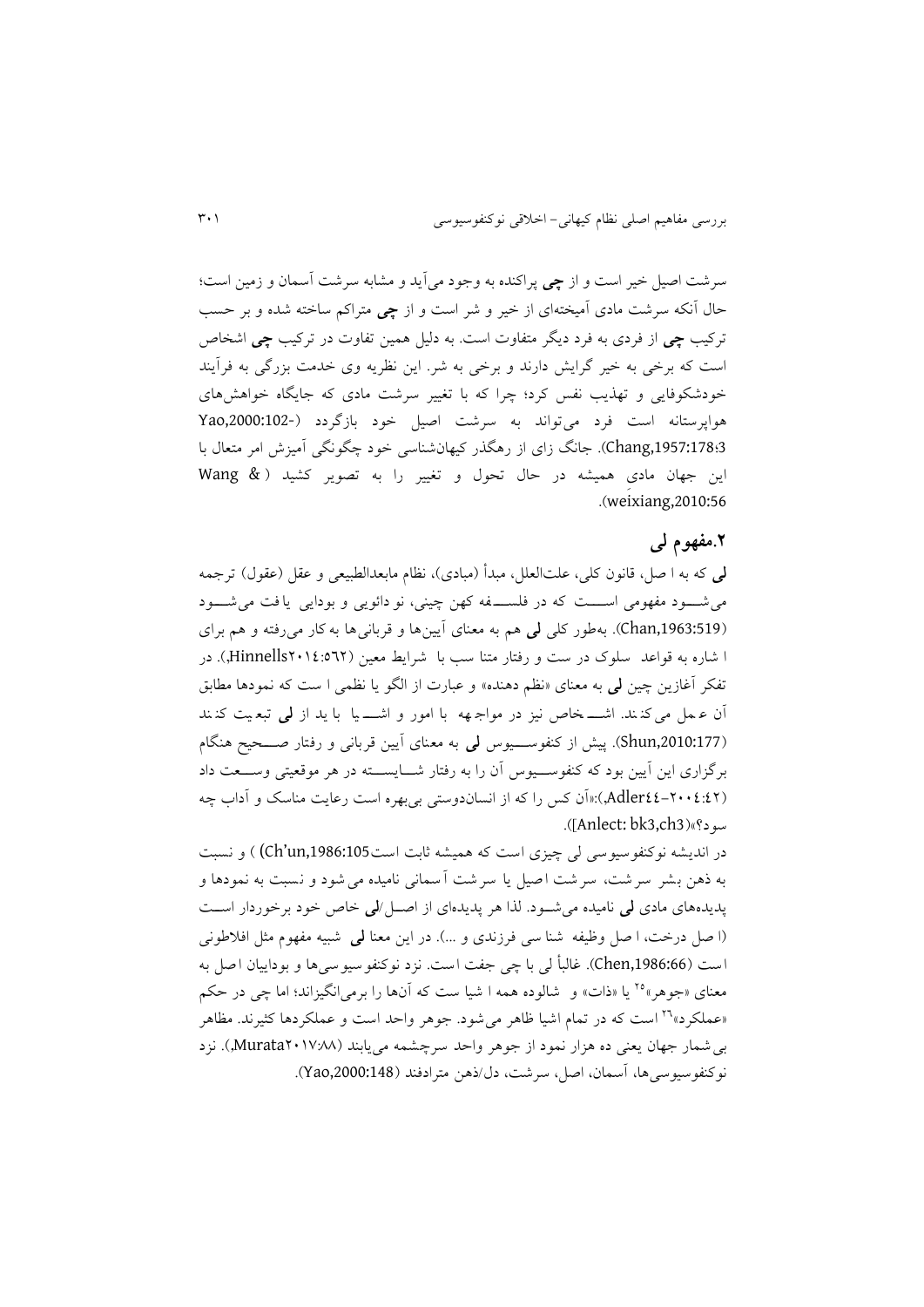در عـصر سونگ، جوئو دون یی''' (۱۰۱۷–۱۰۷۳م)، نخـستین متفکر نوکنفو سیو سی عصر سونگ (۱۱۲۷-۹٦۰ م) قائل به يک جهان سلسلهمراتبی و از پیش بسامان شد که در آن **لی** بر **چی** اولويت هس تیش ناس انه داش ت و نظم حاکم بر عملکرد **چی** و تمام جهان بود (1397:3005:397). او وحدت **لمی** و چی را به مثابه صـور و قوای متضـاد و در عین حال مکمل واقعیت به رسـمیت شــناخت (Cheng,1991:209). در کیهانشــناســی جانگ زای **لی** واتی **چی** ا ست و ازين رو **چی** وات منظم ا ست و و ضعیتی از بی نظمی نی ست ),2014:72Liu). **چی** بايد متراکم شود تا نمو دهای بی شمار را صورت <sup>26</sup> اولیه بخشد و نمودها بايد در صورت مهذب و رقیق **چیِ** آغازين م محل شوند. اين تکامل طبیعی و ض روری **چی**، **لی** نام دارد ),2005:399,401Liu). کیهانش ناس ی وی کامأل مونیستی است و نظام سلسله مراتبی بین **لی** و **چی** حاکم نیست. **لی** نظم متعلق به **چی** اســت نه آنطور که جوئو دون یی و بعدها جو شـــی<sup>۲۹</sup> (۱۱۳۰-۱۲۰۰م)، مشـــهورترین دانشمند نوکنف وسیوسی پنداشتند وجودی مجزا از **چی** باشد؛ لی صرف قوه ضروری **چی** اســــت (ibid:399). چنگ هائو با (۱۰۸۵–۱۰۳۲ م) و چنگ یی'' (۱۱۰۷–۱۰۳۳ م) را می توان بانیان معرفت **لی** نامید (2010:59). سازگاری بنیادین اندی<sub>ش</sub>ههای این دو برادر نوکنفو سیو سی در مفهوم **لی** نهفته ا ست. اگرچه اين واژه در فل سفه چین با ستان، مکتب نودائويی و آيین بودا هم يافت میش ود، اما برادران چنگ نه تنها برای نخس تین بار فلســــــفه خود را اســـــــاســــــأ بر مبـنای اين مفهوم بـنا کرد ند ( ;Chan,1963:519 ,2010:79Yong )بل ک ه آن را واقع یت غايی جهان در نظر گرفت ند ),2010:79Yong). از نظر اين دو، **لبی** ضروری و غنی بالذات، حاکم و مدبر همه چيز، کثير اما ذاتأ يکي است. همه موجودات و نمودها از آن برخوردارند و به خاطر برخورداری از اين **لی** واحد، کل اشیا با هم يک پیکر واحد می سازند. لی يکی و همه چیز است. مترادف است با آسمان، وهن و سرشت. حقیقت، نظم، قانون کلی و مهمتر از همه فرايند کلی خلقت و پوياست ),1963:519Chan). به زعم چنگ هائو دلیل اينکه کل اش یا، چه انس ان و چه نمودهای ديگر با هم يک پیکر واحد میس ازند برخورداری يکس ان کل اش یا از **لی** اس ت. تنها تفاوت انسـان و نمودهای ديگر در اين اسـت که انسـانها تنها موجوداتی هسـتند که به سبب تعادل **چی** در سر شت شان می توانند اين ا صل را ب سط دهند اما نمودهای ديگر به سبب داشتن **چی** غلیظ و کدر قادر به اين کار نیستد Cheng from quoted :527ibid(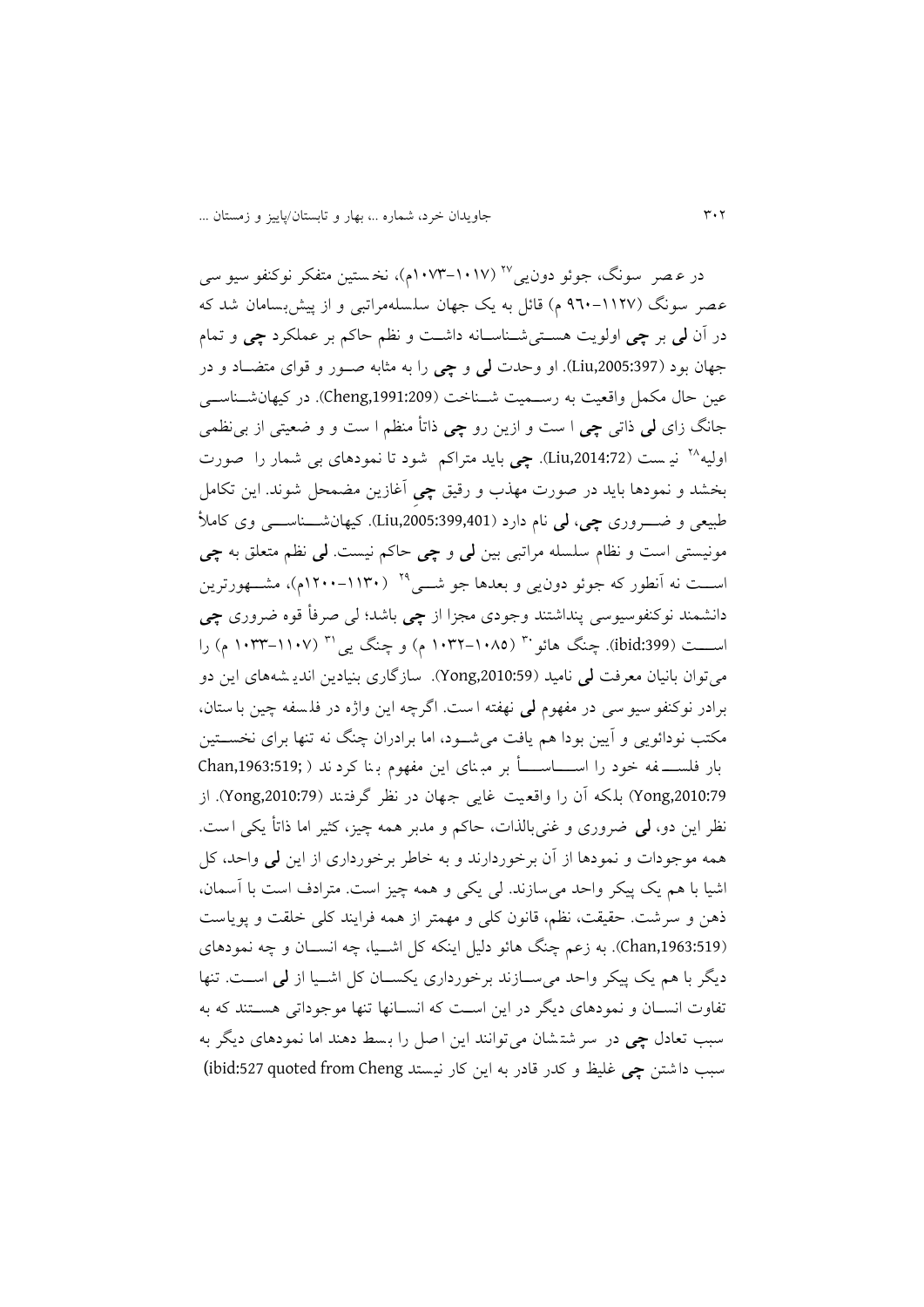22Hao[3:2a-3a)]. از ديد چنگ يی فقط يک مصدر خیر وجود دارد و آن **لی** است. **لی** عامل ه ستی بخش به تمام موجودات و تبیین کننده چگونگی و چرايی پیدايی يک چیز به صورت فعلی آن است. ),1991:78-9Cheng). اگرچه **لی** به لحاظ هستی شناسی مقدم بر کل اشـياسـت اما نمي تواند خارج از اشـيا وجود داشـته باشــد2010:80x0) ). لو جیویوان™ (۱۱۹۳–۱۱۳۹ م)، اندیشمند نوکنفو سیو سی سونگ جنوبی (۱۱۲۷–۱۲۷۹م) **لی** و وهن/**سین** را يکی میداند و هی تفکیکی بین آنها قائل نیست. از ديد او يافتن **لی** و رسیدن به آن دشوار نیست؛ چراکه در ذهن ما حضور دارد و به همین دلیل است که وهن ما توانايی ت شخیص امر در ست را از نادر ست دارد. با پالوده ساختن وهن، **لی** در شخص فعال می شود. در ديدگاه جو شی، اندي شمند معا صر لو جیو يوان، **لی** واقعیت م ستقل پیش از جهان مادی ا ست ),1986:58,55Chen). او با ت سی از جوئو دون يی **لی** را الگوی منظم کیهانی حاکم بر کل جهان میداند. وجودی انتزاعی که برای آشکارگی و تجل<sub>ی</sub> خود به چی نیازمند است. اما برخلاف جوئو دون**یی لی** را به منظور نشــان دادن ازپیشبودگی و قدیم بودن جهان بکار نمی گیرد؛ بلکه آن را برای نشـــان دادن متعالی بودن خودِ **لی** نسبت به جهان مادی به کار میبندد ),2005:397Liu). به زعم وی **لی** يک مفهوم انتزاعی مطلق نیست بلکه در رفتار اخلاقی انسـان مشـهود اسـت و به طور کلی برای لحظهای از موجودات جهان جدا نیس ت ),2010:157Berthrong). **لی** اش یا را به آنچه که هستند و آنچه که بايد باشند مبدل می سازد (Shun,2010,177). از نظر جو شی، **چی** و **لی** دو جنبه از يک حقیقت واحدند. **لی** باطن و **چی** ظاهر است. **چی** ظاهر کننده **لی** و تعیّن بخش حرکت و سکون هر چیزی ا ست که برای ان سان ها ظاهر می شود. در نتیجه کل عالم به دلیل **لی** که به آن حیات میبخشد شديدأ پويا و در حال تحوّل مداوم ا ست )66-2131:61Murata,). جو شی در قرائت خود از مفاهیم **لی** و **چی**، با آنکه به برتری **لی** اوعان دارد و معتقد ا ست حتی با متوقف شدن ه ستی به حیات خويش ادامه خواهد داد اما آن را را فاقد قدرت خلق و آفرينندگی می داند. به اعتقاد وی اين **چی** است که دارای قدرت خالقه می باشد. در نتیجه در ديدگاه وی شکافی پرنشدنی بین **لی** و **چی** وجود دارد ),2005:403Liu). جو ش ی **لی** را امر وا حدی می دا ند که هم در دل/وهن و هم در خارج از آن وجود دارد اما لو جیو يوان اين عقیده را تکثر در **لی** و ديدگاهی ثنوی میدانست (109:2000:109). در نظر جو شی همزيستی و ارتباط متقابلی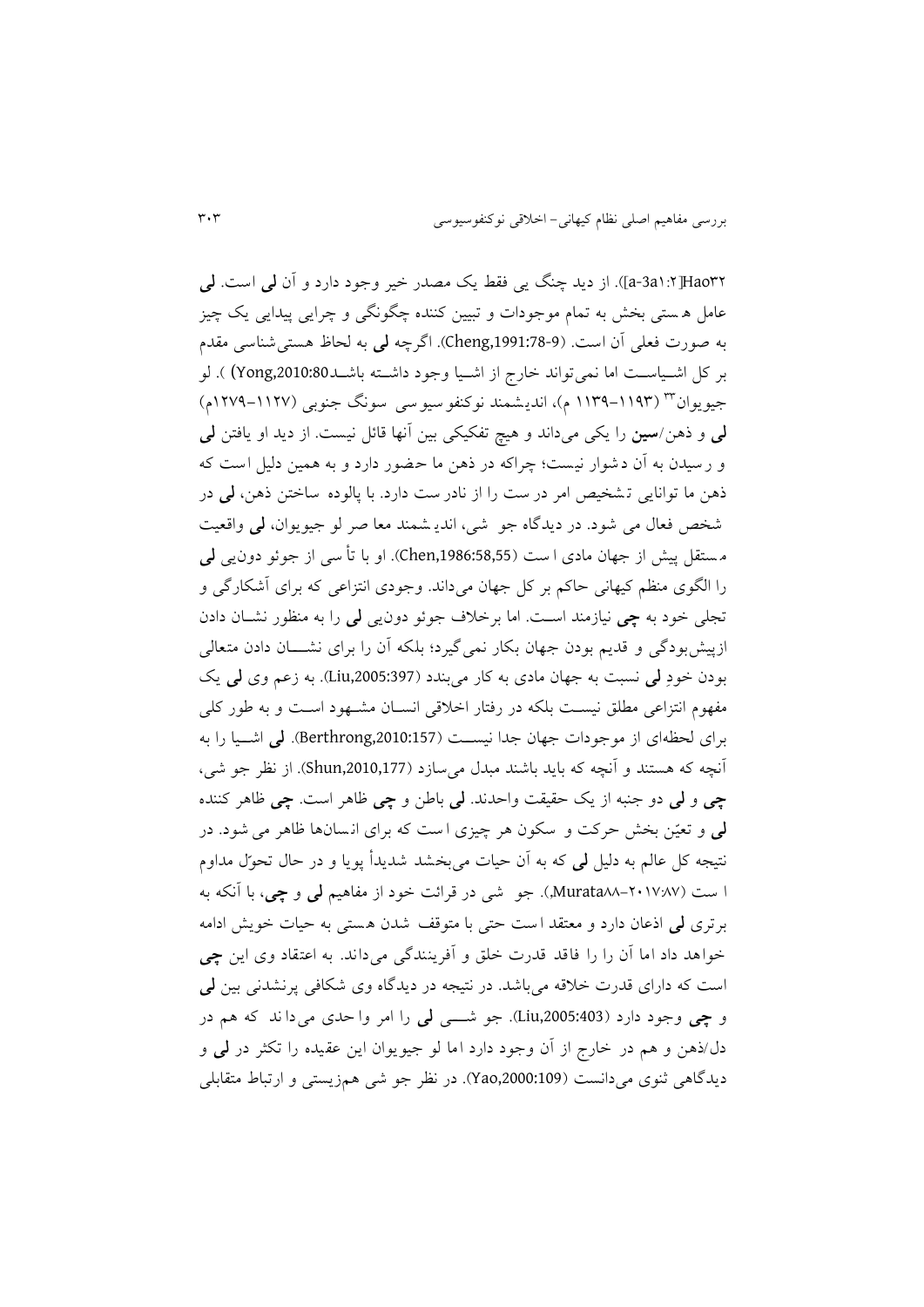بین **لی** و **چی** وجود دارد. **لی** در انديشه او به اسب سوار و **چی** به اسب تشبیه شده و البته که اهمیت اسب سوار از اسب بیشتر است. اين ديدگاه وی که **لی** بر **چی** تقدم دارد از ســـوی نوکنفوســـیوســـی های عصـــر مینگ به چالش کشـــیده شـــد<sup>۳٤</sup> ( Wang & .)Weixiang,2010:54

وانگ یانگ-مینگ°<sup>۳</sup> ، بزرگترین دان شمند عـصر مینگ، مانند لو جیویوان ذهن و **لب**ی را يکي مي<انســــت<sup>٢٦</sup> و معتقد بود فقط يک **لي** فراگير وجود دارد و آن ذهن اســــت. نظريات او در باب ذهن مشابه مکتب تين تای<sup>۳۷</sup> بودايی است. هرچند که وی اين مسأله را انکار و خود را صـــرفاً شــــارح ســــنت کنفوســــیوس و منســــیوس معرفی میکرد (1986:63). از نظر او مرجع نهايی شناخت حقیقت، ذهن است و ذهن هر انسانی توا نايی ش نا خت حقی قت را دارد ) De **<sup>48</sup>** به س بب برخورداری از **ل یا نگ چی**  ,1970:155-6Bary). او برخالف نظر جو ش ی که معتقد بود **لی** ها به طور ابدی وجود دارند ولو اينکه وهن وجود نداشته باشد، معتقد بود بدون وهن، **لی** امکان وجود نخواهد داشت )2113:231lan-Yu,). با آغاز عصر چینگ )3933-3222م( در گرايشهای فلسفی و عقالنی رايج کنفوسیوسی ترديد شد و تغییر اساسی رخ داد. انديشمندان عص ر مذکور که مهمترينشــان وانگ فوجی<sup>۳۹</sup> (۱۹۹۲–۱۹۱۹ م)، ين يوان<sup>۶۰</sup> (١٧٠٤–۱**٦**۳۵ م) و دای چن<sup>۱٬ (</sup> ۱۷۷۷–۱۷۲٤ م) ه ستند به شدت به عقاید خاندانهای پیش از خود تاختند و آنها را ارتدادی قلمداد کردند ),1983:67Elman). به اعتقاد محققان اين عص ر ، اين مکا تب تہحت تأثیر مکا تب بودایی چن<sup>٤٢</sup> و دائو بود ند و جنہه های عملی آيين کنفوسسیوسسی را از بین برده بودند (۱:٤٢٣-۲u-lan۲۰۰۱). آنها به تأسسی از جانگ زای، **چی** را عامل هر نوع ت حوّل و تبدّل در جهان می دانس تند و به برتری **چی** بر **لی** اوعان داش تند و در عین حال معتقد بودند که هی **لی** ای جدا از **چی** امکان وجود ندارد ),1963:703Chan). **لی** در انديش ه آنها يک اص ل مابعدالطبیعی و انتزاعی نبود بلکه ص رفاً عبارت بود از الگوهای منظم تحرکات **چی** که تجلی واتی چی يا حالتی از **چی** اس ت و برای تحقق خويش به **چی** وابس ته و عامل تمايز اش یا و امور اس ت .(Kang,2003:176)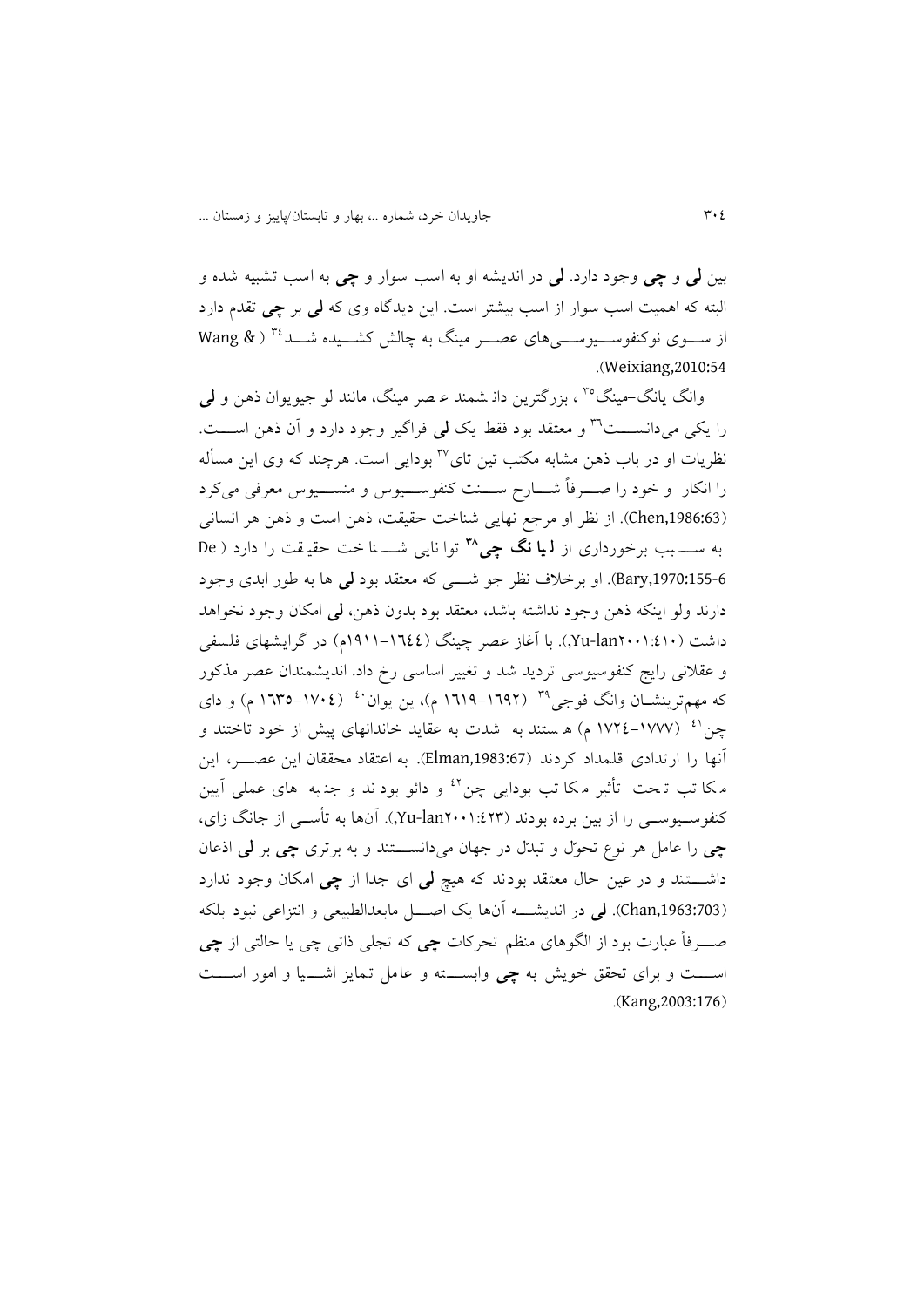# **.4مفهوم ژن و نظام کیهانی مبتنی بر آن**

بخش اساسی فلسفه کنفوسیوس فلسفه جامعه و انسان و آموزهای درباره نظام اجتماعی است که با **ژن** درک می شود؛ هر چند که وی تعریفی دقیق و توجیهی مابعدالطبیعی از اين آموزه ندادهاست ),1997:482Nansen). **ژن** محور کلیدی فلسفه کنفوسیوس و تجلی عینی انسان کامل يا فرزانه است (Chen,1986:33). کنفوسسيوس بود که به اين واژه معنای فلس فی داد. از منظر وی فرد زمانی در تعامل اجتماعی با ديگران به کمال خواهد رســيد که بتواند عملا بر نفس خود مســلط باشـــد (Hitoshi,1986:213). در *مکالمات* آمده:»**ژن** تسلط بر نفس خويشتن و بازگشت به ادب و نزاکت است«).1ch 12,bk). طبق کتاب مکالمات، **ژن** نزد کنفوس یوس عبارت اس ت از »در خلوت محترم داش تن و در جلوت تکريم کردن و در مواجهه با د يگران وفادار بودن «).19ch 13,bk). **ژن** به معنای مهربانی و نیکوکاری بخصوص از جانب مافوق در حق زیردست بود که کنفوسـیوس معنای آن را به انسان دوستی يا نوع دوستی بسط داد )2112:22Adler,) . در کتاب آموزه اعتدال نیز آمده:»انسان دوستی خاص بشر است و بزرگترين کاربست آن در مهر ورزيدن به خوي شاوندان ا ست «)20ch). **ژن** بدين معنا ست که آ سمان به هر شخ صی، ا ستعداد اخالقی درونی اعطا کرده اس ت و فرد برای خودش کوفايی به کمک ديگری از جانب يک نیروی متعال احتیاج ندارد. گفتار کنفوس یوس و منس یوس گواهی بر اين مس له است. آنجا که کنفوسیوس میگوید: «اَسمان خالق فضیلت<sup>8۳</sup> در من است»(bk7, ch.22) يا منسیوس میگويد:»تمام ده هزار نمود به طور کامل درون من وجود دارند«)41A).

تف سیر رايج از **ژن** بین کنفو سیو سی های ع صر هان و تانگ ع شق به همه مردم بود که بعدها نوکنفوســـیوســـی ها معنای آن را به «ســـاخت پیکر واحد با طبیعت» (40-41:Chan,1963) يعنی نه صرفاً عشق به مردم بلکه عشق به همه کائنات تغییر دادند. بر اين ا ساس **ژن** يعنی عـشق فراگير مبتنی بر ارتباط همدلانه و فـضيلت اعلايی که تمام ف ائل ديگر را در بردارد. **ژن** حالت کامالً تحقق يافتة سر شت ان سانی ا ست؛ ازين رو شخص دارای **ژن**، فرزانه است ),1986:70-1Chen).

نزد نوکنفو سیو سی ها منظور از فرزانگی تنها بعد اخالقی آن نی ست بلکه فرزانه اين روابط ان سانی را در خدمت خود شکوفايی و وحدت بین خود و جهان به کار می بندد و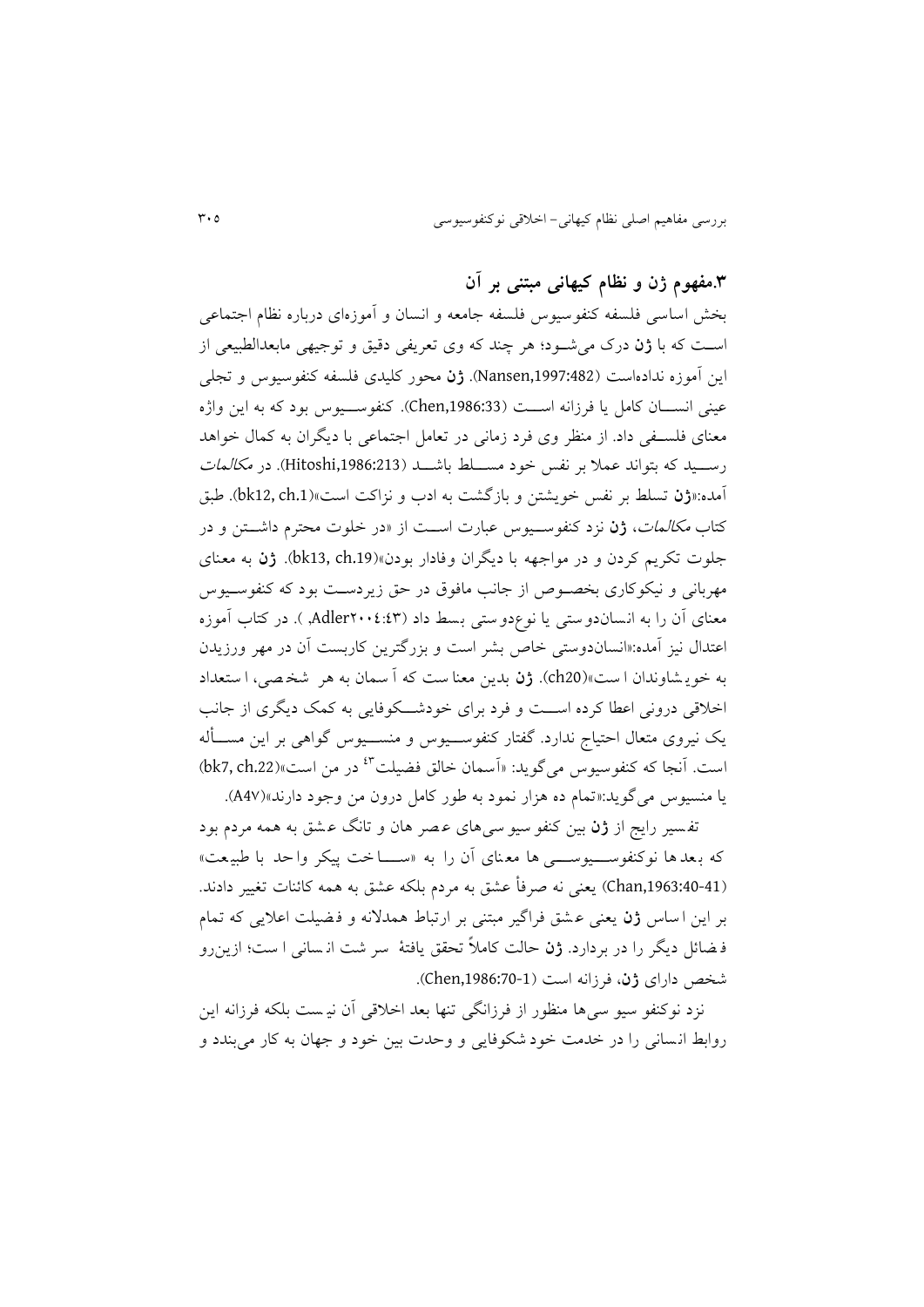فرزانگی به مفهومی دينی-عر فانی بدل می شـود. دليل اين تغيير گرايش رواج تفکر بوداشدگی در آن عصر و متأثر از آيين بوداست (Yu-Lan & Bodde,1942:106).

جوئو دونيی به روش جديدی از تفکر مابعدالطبیعی دامن زد. او معتقد بود اگرچه جهان و نمودها کارکردهای متفاوتی دارند، به لحاظ هستی شناسی یکسانند. او برای حمايت از عقیدهاش که انسان به لحاظ هستی شناختی جزئی از جهان است و در تحقق جهان م شارکت دارد به نخ ستین هگزاگرام *کتاب تغییرات*، هگزاگرام آفرینندگی ا ستناد میکند ),2010:6-8,11Hon). در نظام کیهان ش ناختی او انس ان -در معنای خاص خود فرزانه- به مثابه برترين مخلوق جهان هستی که با آسمان و زمین متحد است با معرفت خود. قوانین جهـان را درک میکنـد و بــا اصــــول اعتــدال<sup>،٤</sup>، انســـــان دوســــتی، خلوص/درســتکرداری°ٔ و راســتی<sup>۶۰</sup> عامل تحول، حل و فصــل کننده امور جهان و الگوی بشـــر اســــت (Hao,2000:99;Hon,2010:8). جوئو دون پی در کتاب *درک جامع* کت*اب تغییرات<sup>8</sup>ٌ،* کنفوســـیوس را فرزانهای معرفی میکند که حقیقتاً توانســـته تثلیثی از خود، آسسهان و زمین ایجاد کند ( Chan,1963:479 quoted from Zhou ch.39JDunyi٤۸]). جوئو دون یی در کتاب *شـــرحی بر طرح غایت اعلی<sup>4</sup>'* پیشــگام این گزاره نوکنفوسیوسی می شود که رفتارهای اخالقی واتاً کیهانی هستند. اتصال واتی میان قلمروی اخلاق ان سانی و قلمروی کیهانی بعدها ا ساس مکتب نوکنفو سیو سی چنگ– جو`` میشــود و چنگ هائو و جو شــی درهم¤نیدگی انســان و جهان را از طریق مفهوم **ژن** تبیین میکنند. در ديدگاه جوئو دونيی فرزانه نیمی ان سانی و نیمی کیهانی و تج سم کل جهان ا ست )810 :ibid). به زعم وی در ست همانطور که جهان با تکامل نمودهای بی شمار به کمال می ر سد، ان سان هم با خدمت به ديگران کامل می شود و اين خیريت جهان مشـابه خیریت ذاتی انســان اســت. او در این کتاب نه به خاطر انســانوار کردن طبیعت، بلکه برای ن شان دادن اين مهم که معیار هر دو قلمروی از سان و جهان خدمت به ديگران است فضايل انسانی را به جهان نسبت می دهد12-11 :Hon,2010) ). بعد از او جانگ زای در کتاب *کتیبه غربی<sup>'ه</sup> ن*ظریه وحدت بین اً سمان و ان<sub>ـ</sub>سان را برای قلمروی روابط انس انی به کار میگیرد و بیان میدارد که چون هر چیزی در جهان از **چی** واحد به وجود آمده لذا:

«آسمان پدر من و زمین مادر من است و حتی موجود ناچیزی چون من در میان آنها جايگاهی بنيادين دارد. هر آنچه که جهان را پر کرده اســت کالبد خويش و هر آنچه که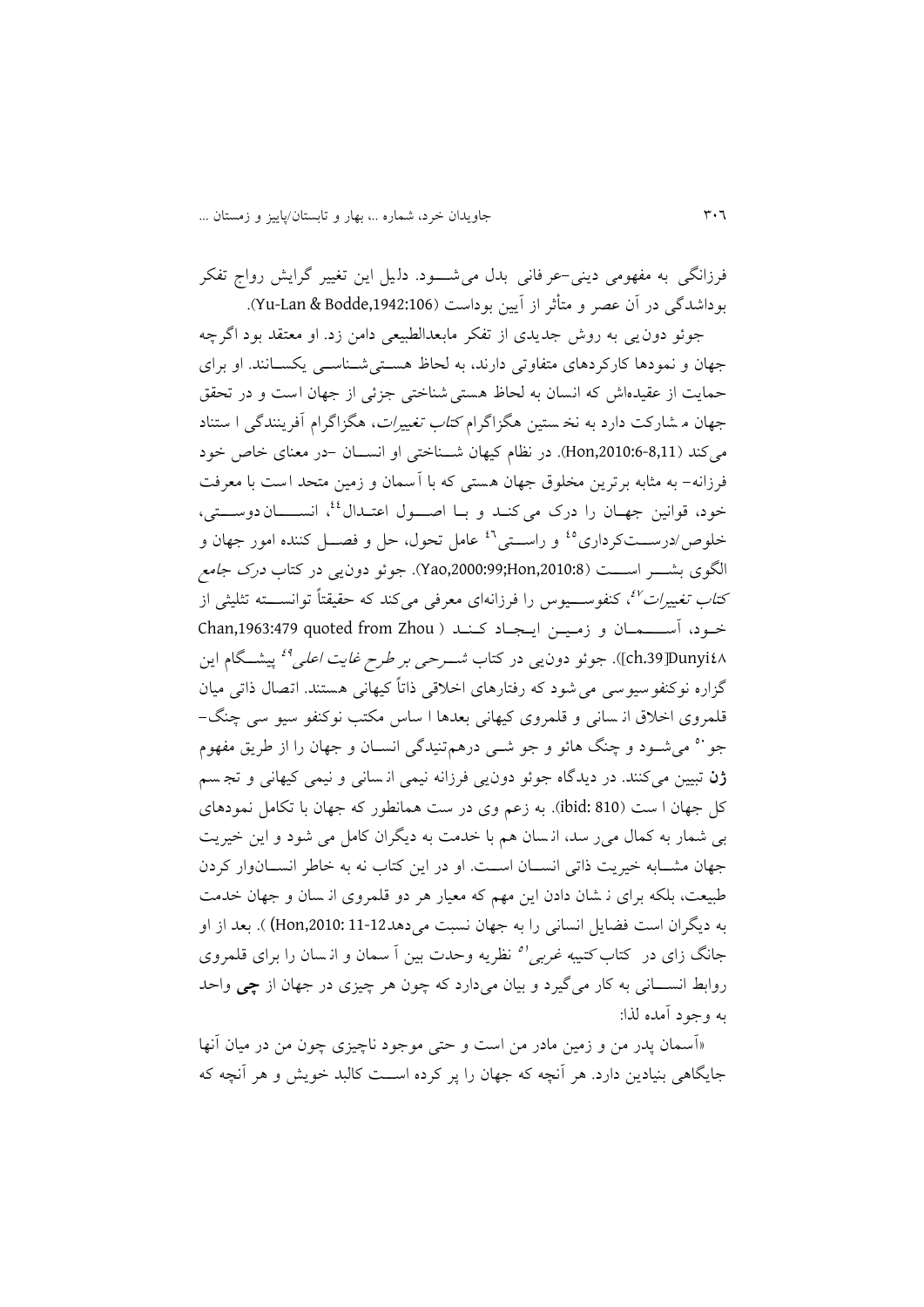جهان را رهنمون می شود سوشت خويش می پندارم. همه مردم برادران و خواهران مناند و کل اشیا همدم من...»(22io۲). (Ch.17]Chan,1963:497 quoted from Zhang Zai

آن ه از اين اظهار او برمی آ يد بس ط مفهوم **ژن** اس ت. تا پیش از اين، مفهوم کنفوســيوســي **ژن** يک مفهوم ســلســله مراتبي بود که بايد از خانواده آغاز میشــد و به جامعه گ سترش می يافت ),1964:395-6en'Ch )و صرفاً محدود به اين جهان خاکی بود. جانگ زای آنچنان مفهوم **ژن** را بســــط داد که کل جهان هســــتی را دربرمی گرفت. اين تحول معنايی نشانگر نفوو انديشه بودايی است ),1963:499Chan). بسط انديشه **ژن** از سوی جانگ زای موجب آموزه نوکنفو سیو سی ساخت پیکر واحد با آ سمان یا وحدت ان سان و آ سمان شد و به سبب خ صی صه **ژن** در ان س ان بود که کنفو سیو سی های بعدی قائل به نظريه خیريت ذاتی سر شت بـشر گـشتند (ibid:17). عبارت مذکور کتیبه *غربی،* ايدهآلی را که يک کنفوسیوسی بايد جويايش باشد به تصوير می کشد و مبنای اخالقیات نوکنفوسیوسی می شود (Chen,1986:49).

به طور کلی نوکنفو سیو سی ها رابطه بین **لی** و **چی** را عالوه بر تبیین کیهان شنا سی خود برای تبیین هماهنگی ذهن بشـر با احســاســات و امیال نیز به کار می,بردند. به جز تعداد اندکی از پیروان مکتب متأخر وانگ یانگ-مینگ در عصــــر مینگ که گرایش شديدی به مکتب بودايی چن و فردگرايی دا شتند به نظر می ر سد هیچ نوکنفو سیو سی وجود نداش ت که بر اهم یت **لی** در رش د و ت هذ يب انس ان ص حه ن گذارد (Cheng,1991:210). چنگ هائو با تأس<sub>ی</sub> از جانگ زای مفهوم **ژن** و وحدت بین نمودها را کانون تعاليم خويش قرار داد و اذعان داشـــت که «گام نخســـت برای دانشـــجويان شناخت سر شت **ژن** ا ست «؛ چرا که **ژن** جامع تمام ف ايل ست و »ان سان صاحب **ژن** دارای پیکری واحد با کل اشیا است. وظیفه هر انسانی شناخت اين قاعده و محافظت از آن با خلوص و جديت است. کار شاق ديگری لازم نيست»( Chan,1963:523 quoted .)]A:3a-b2[from Cheng Hao22

چنگ يی در باب **ژن** همان عقیده ا صلی مکتب کنف و سیو سی را دارد مبنی بر اينکه **ژن** ف یلتی ا ست برتر از تمام ف ايل و شخص صاحب **ژن** به تمام ف ايل آرا سته ا ست. او معتقد ا ست که **ژن** ان سان را با آ سمان يکی می کند. اين ف یلت با **لی** تفاوت ندارد و نیروی حیات بخش اس ت. **ژن** يعنی زنده بودن و فقدان آن يعنی مرگ. به اين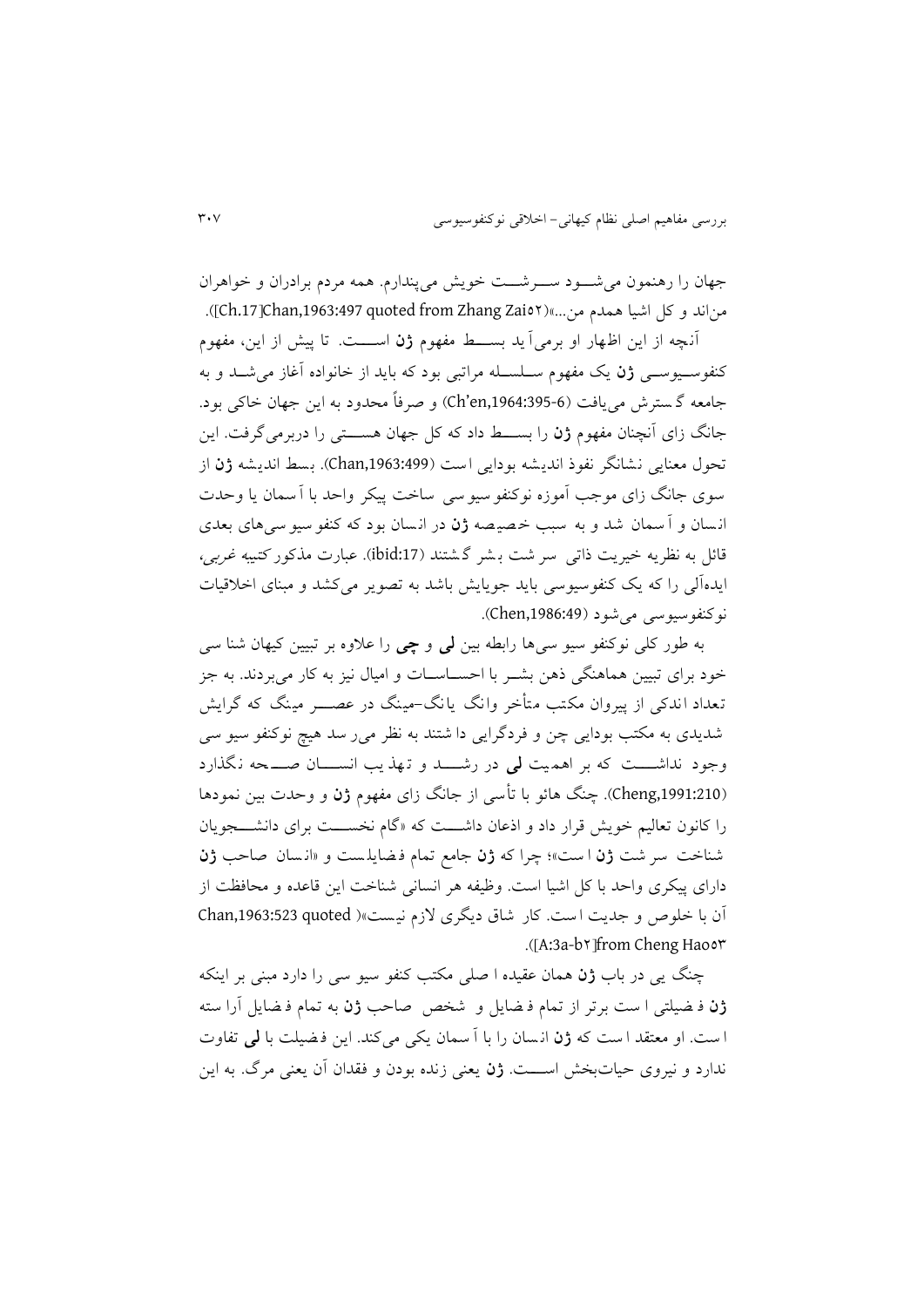ترتیب چنگ یی میان **لی** به مثابه نیروی حیات بخش و فضـــیلت اخلاقی ارتباط برقرار می سازد32:Yong)2010) ). از منظر چنگ يی مسأله محوری مکتب کنفو سیو سی آنطور که همگان پذيرفتهاند قاعده زرين نيسـت بلکه **ژن** اسـت. زيرا در قاعده زرين شـخص علایق خود را ملاک عمل قرار می دهد، حال آنکه شخص صاحب ژن آراسته به فضیلت فداکاری ا ست و با ديگران مطابق عاليق آنها برخورد می کند. البته که قاعده زرين راهی اس ت برای تمرين **ژن** و با آن قرابت دارد اما جايگزين **ژن** نمیش ود ):70-1ibid). به اعتقاد وی »طريق **ژن** با کلمات بیانش دنی نیس ت « و به همین خاطر برای تقريب به ذهن از واژه بی طرفی و عدم تعصب استفاده می کند ( Chan,1963:552 quoted from .([br:r] Cheng Yio{

جو شی نیز واژه ع شق را يک مفهوم کمکی برای تقريب وهن به **ژن** میدان ست و معتقد بود ع شق به تنهايی بیان کننده معنای **ژن** نی ست ) quoted ,1986:216-17Hitoshi « <sup>22</sup> 22Xi Zhu from[23:2a)]. او با توصیف **ژن** به »جوهر وهن بشر و **لیِ** )اصل( عشق اين مفهوم را به اوج خود رســـاند (Chan,1963:591). وی با تبعیت از انديشــــه برادران چنگ بیان دا شت که هر ان سانی در حالت ايده آل با واکنش به کل ا شیا و حیات بخ شی مداوم بدانها با کل ا شیا پیکر واحدی می سازد و اين به معنای **ژن** ا ست. به اعتقاد وی دل/وهن ان سان در حالت ايده آل بايد همانند دل/وهن آ سمان و زمین با شد. او با پیروی از جانگ زای که آسمان را دربرگیرنده کل اشیا می دانست، انسانها را نیز واتاً جامعی از کل اشـــیا در نظرمی گیرد و معتقد اســـت که انســـانها خود را دســـتکم می گیرند .(Shun,2010:182-3)

طبق آموزه »تحقق لیانگ چی « که وانگ يانگ -مینگ آن را از منس یوس اقتباس میکند، يکی از اهداف فرآيند تهذيب نفس، نیل به وحدت وهن فرد و بنابراين خود فرد با حقیقت غايی جهان است و اين همان چیزی است که در تعالیم وانگ، **ژن** نامیده میشــود. وانگ یانگ–مینگ در *بررســی کتاب معرفت بزرگ<sup>07</sup> مف*هوم **ژن** را به روشــنی تبیین می کند: «در چشم يک انسان والا آ سمان، زمين و کل اشيا يک پيکر واحدند. او تمام انسانهای زير سقف آ سمان را يک خانواده و ک شور را به مثابه يک شخص می پندارد... ساخت

پیکر واحد با آسمان، زمین و اشیای بیشمار تنها در مورد انسان واال صادق نیست، حتی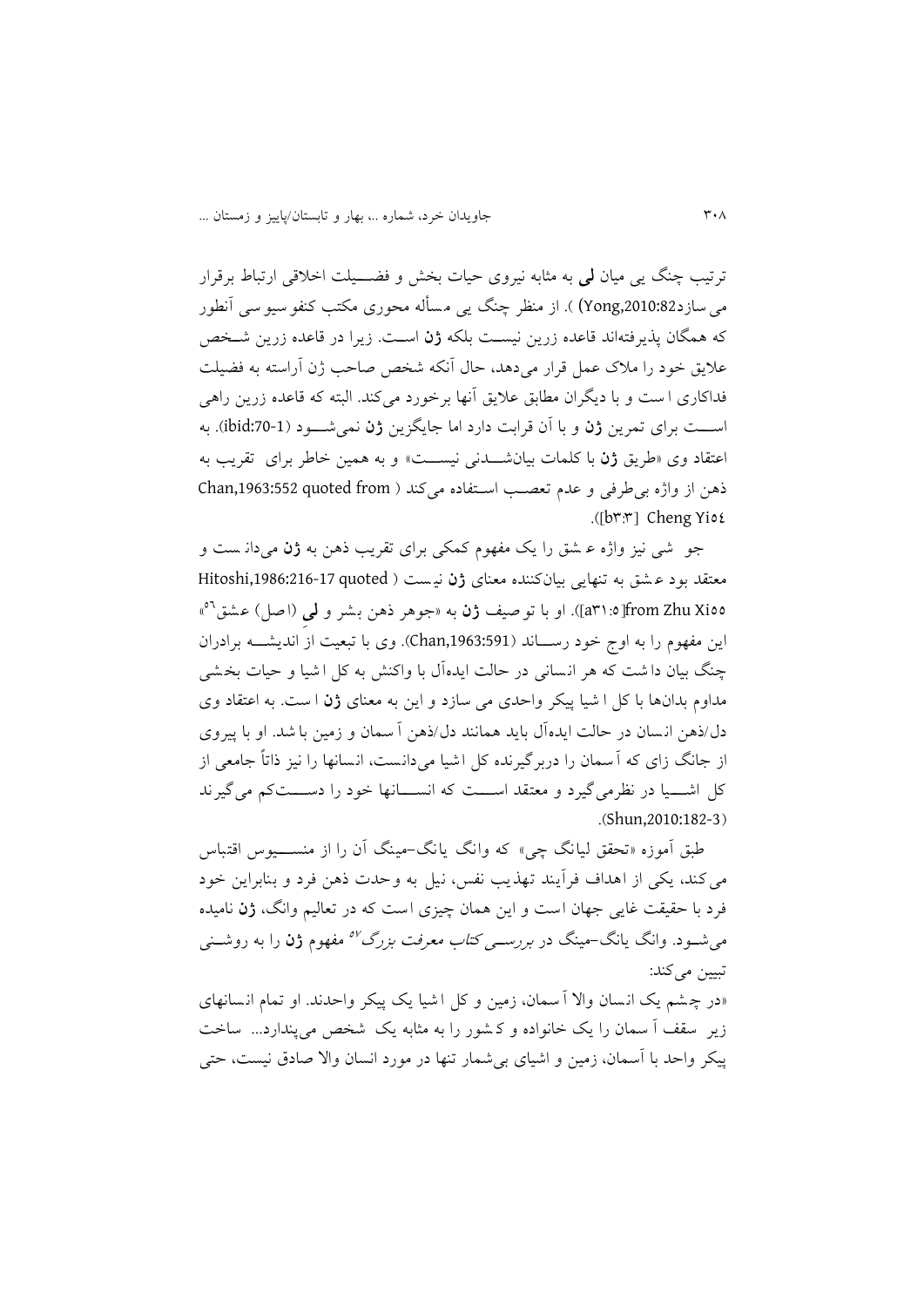ذهن انســـان دون نیز این گو نه اســــت؛ با این تفاوت که او ذهن خود را کو چک میکند«),1963:27226Ming-Yang Wang[22:3b)]. وانگ يانگ-مینگ برای ت شرين اين انديـ شه مثالهای فراوانی بیان میکند. هنگام در چاه افتادن يک کودک<sup>۵۹</sup>، **ژن** فرد با کودک پیکر واحدی می سازد و منجر به برانگیخته شدن احسا سات وی برای کمک به کودک میشود. شکسته شدن شاخه درختان، نالههای وحشت زده پرندگان و ديگر حیوانات در هنگامه ذبح شــدن و خرد شــدن ســنگـها و کاشـــیها همگی باعث تألم خاطر انســان می شوند و اين تنها به سبب وحدت **ژن** ان سان با کل ا شیا، چه موجودات زن ده و چه اشیای ب<sub>ی</sub>جان است. سه گام بسط **ژن** بر اساس کتاب *منسیوس* عبارتند از : ۱-عشق به تمام موجودات ۲-ســــاخت پیکر واحد با آنها ۳-آشـــکار شــــدن ســـــرشــــت متعالی فرد),1986:61-2Chen). يعنی »ع شق به مردم راهی ا ست برای آ شکار شدن سر شت .)]b22:3[Wang Yang-Ming,1963:272-321 (»...فرد متعالی

## **نتیجهگیری**

لی، چی و ژن سه کلیدواژه فهم تفکر نوکنفو سیو سی و مفاهیمی واب سته ه ستن د که در متون متقدم از جمله کتب چهارگانه و کتاب تغییرات به کار رفته اند. اين مفاهیم در حقیقت مفاهیمی نو در سنت فکری نوکنفو سیو سی نیستند، بلکه تنها به سبب کاهش دانايی نسل های بعد و استیالی آيین های بودايی و دائويی به فراموشی سپرده شده بودند و اين نوکنفوسیوسیها بودند که اين مفاهیم کهن را احیا کردند. در نظر نوکنفوسیوسیها پاسخ تمام سوالاتی که مردم با آن مواجه بودند در متون کنفوسیوسی یافت می شد. البته آنها ناگزير بودند تا اين مطالب را بر حسب مسائل زمانه مجددأ تفس یر کنند تا بتوانند به مسائل برخاسته از اديان بودايی و دائويی پاسخ منطقی دهند. آنها با تفاسير خود از متون کنفوسیوسی، کیهان شناسی بدیعی ترسیم کردند که توانست به دین بودا، به عنوان بزرگترين چالش زمانه خود، پاسخ دهد. دين بودا در آن زمان به سـبب ويژگي اصـلي خود يعنی توجه ويژه به ابعاد باطنی ان سان و امور مابعدالطبيعی، ذهن و ضمیر مردم را تسخیر کردهبود. نوکنفوسیوسی ها با الهامگرفتن از متون بودایی و کیهانشناسی دائویی و وامگیری از خودِ متون کنفوسـیوسـی، در مفاهیم اصـلی خود بازنگری کرده و کاسـتی مکتب کنفو سیوسی یعنی توجه کمتر به ابعاد باطنی وجود انسان و امور مابعدالطبیعی را رفع و آن را در قالبی جديد احیا کردند.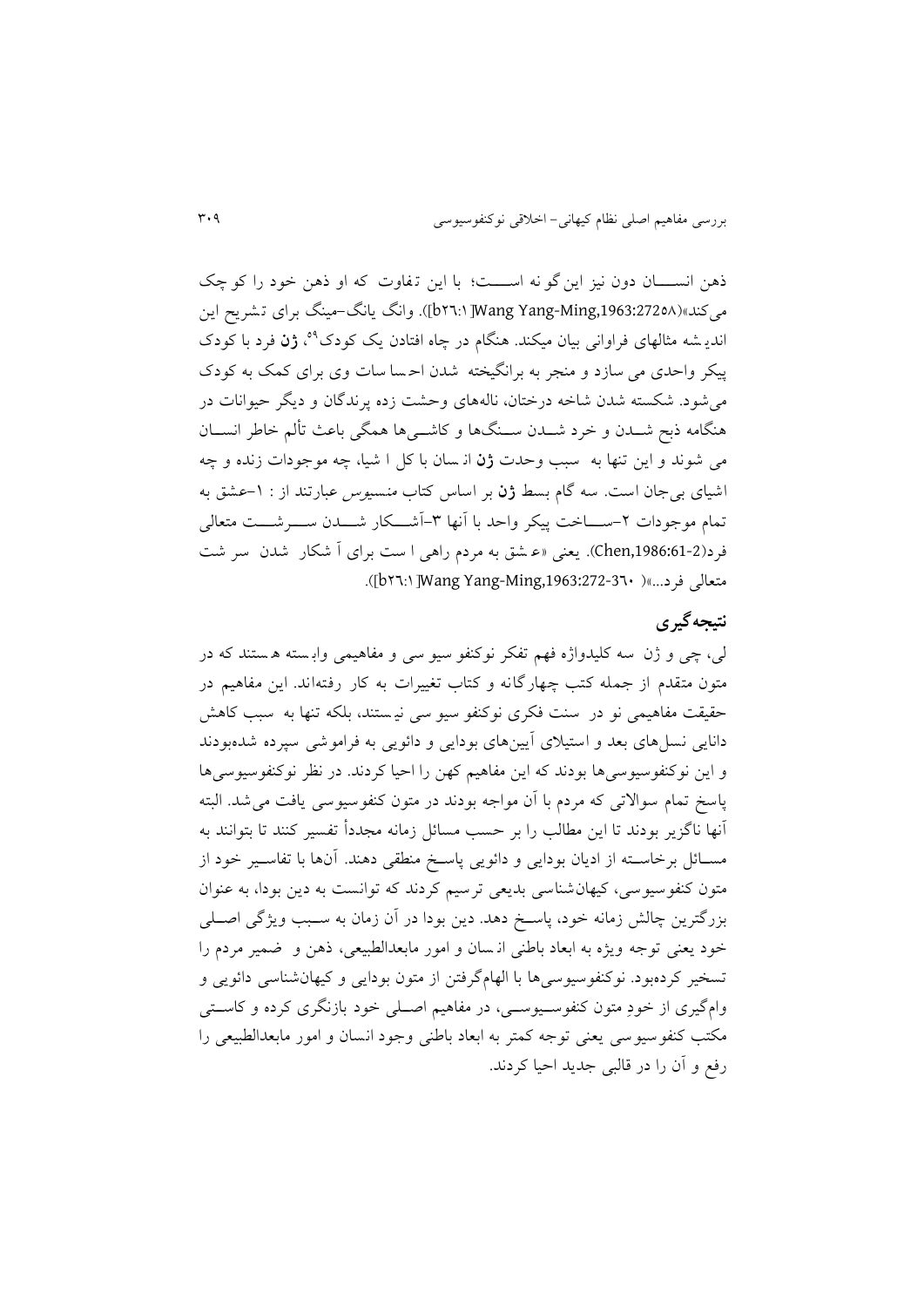. اگر چه مابعدالطبیعه گس تردهتری در فلس فه نوکنفوس یوس ی نس بت به مکتب کنفوسـیوسـی کهن به چشـم میخورد اما کماکان اخلاقیات، دغدغه اسـاسـی آنها باقی ماندها ست. هدف غايي آيين نوکنفو سيو سي نيل به ر ستگاري از سان و تعالي فردي و اجتماعی او ست و انسان محور آفرینش و کانون تعالیم اخلاقی ا ست. اما آنچه در نظام عقیدتی نوکنفوسیوسی بديع است ايجاد يک نظام جامع کیهانی-اخالقی بر مبنای مفاهیم کنفو سیو سی لی ، چی و ژن و ادغام آنها با مفاهیم بودایی و دائویی ا ست. این مفاهیم همگی از مفاهیم ا صیل کنفو سیو سی ه ستند که نوکنفو سیو سی ها معانی آنها را بسط دادند. از آغاز عـصر سونگ، نوکنفو سيو سي ها برای رقابت با اديان بودايی و دائويی که در بین مردم بسیار رایج شدهبود مفاهیم مذکور را تحت تأثیر اصطلاحات و نگرش های بودايی و دائويی از نو تفس یر کرده و توانس تند رابطه فرد با محیط اطراف و موجودات ديگر را در هم تنيدهتر سازند. نوکنفوسيوسے ها با اقامه برهان مابعدالطبیعی پیرامون نظام هستی و رفتارهای اخلاقی انســان، وحدت انســان و جهان را اثبات کرده و درک این وحدت را شــرط اســاســی برای فرزانه شــدن عنوان کردند. به طور کلی آنها با اســتوار ساختن نظر يه آموزش اخالقی بر مبنای کیهانشناسی، بر مسائل آموزش اخالق ی موفقتر از آيين کنفو سيو سي عمل کردند. آنها برای نخستين بار در تاريخ انديشه کنفو سيو سي کامل ترين نظام عقيدتی را اســـتوار کردند و با اعطای ريشــــههای مابعدالطبيعی، آيين کنفوسيوسی را که مهترين مؤلفهاش فلسفه سياسی-اخلاقی بود به سطح نظری بالاتری ارتقا داده و برای آن براهین هستی شناسی و معرفت شناسی اقامه کردند و از این طریق جايگاه انسان را در نظام آفرينش تعالی بخشیدند.

**پینوشتها**

3. Dao xue chia

2 Li xue chia

2 . Jiloo Liu

- 2 . Fang Yu-lan & Derk Bodde
- 2 . Hoyt Cleveland Tillman
- 2 . Joseph Alan Adler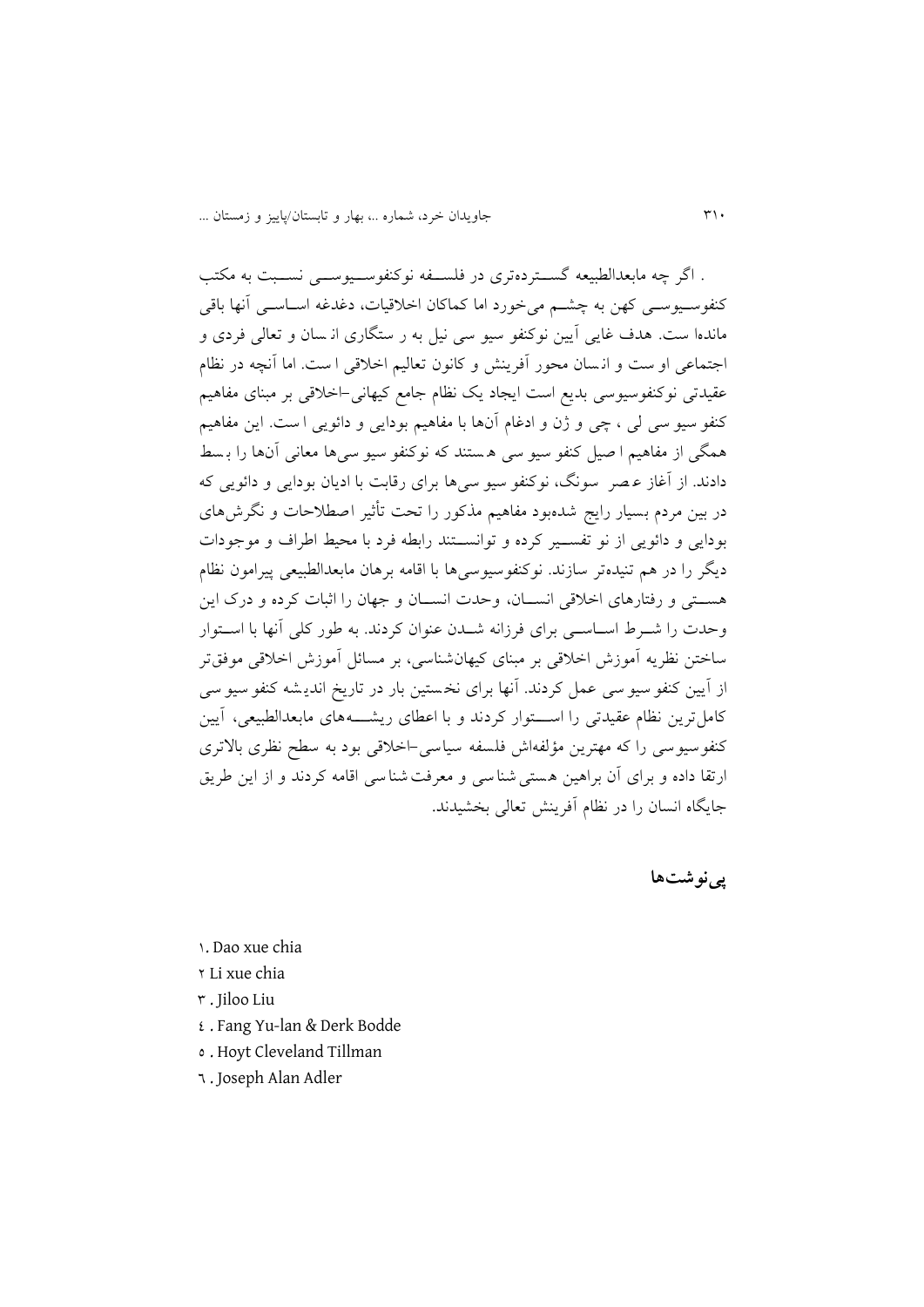- v. John Makeham
- 6 . Carsun Chang
- 9 . Liu Shuxian
- 31 . Mou Zongsan
- **سینگ:** hsing . 33
- **سین:** hsin . 32
- 32 . *The Great Learning*
- 32. *The Book of Changes*
- 32 . Analects
- 32 .Guanzi
- **تای-چی** : v. Tai-chi
- 36. Zhang Zai
- 39. Yin-Yang
- 21. Wu Xing
- تهیت: sunyata 23.
- 22 .Hsu
- 22. Zhuangzi
- آسمان: Dao 22.
- $\mathsf{r} \circ \mathsf{r} \mathsf{t}$ i: تی
- يونگ: yong 22.
- 21. Zhou Donyi
- 26. hun
- 29 . Zhu Xi
- 21. Cheng Hao
- 23. Cheng Yi

22 Cheng Yi & Cheng Hao (1965), "Yi-shu" in Er Cheng chuan-shu, Sibu beiyao edition. Taibei: Zhonghua shuju

- 22. Lu Jiuyuan
	- ٣٤. وو چنگ (١٢٤٩-١٣٣٣) دانشمند برجسته عصر يوان از اين دسته است (Berthrong,169).
- 22. Wang Yang-ming

Hsiang-shan Ch'uan-chi [1:3b] به ی.ر .22

rv T'ien-t'ai: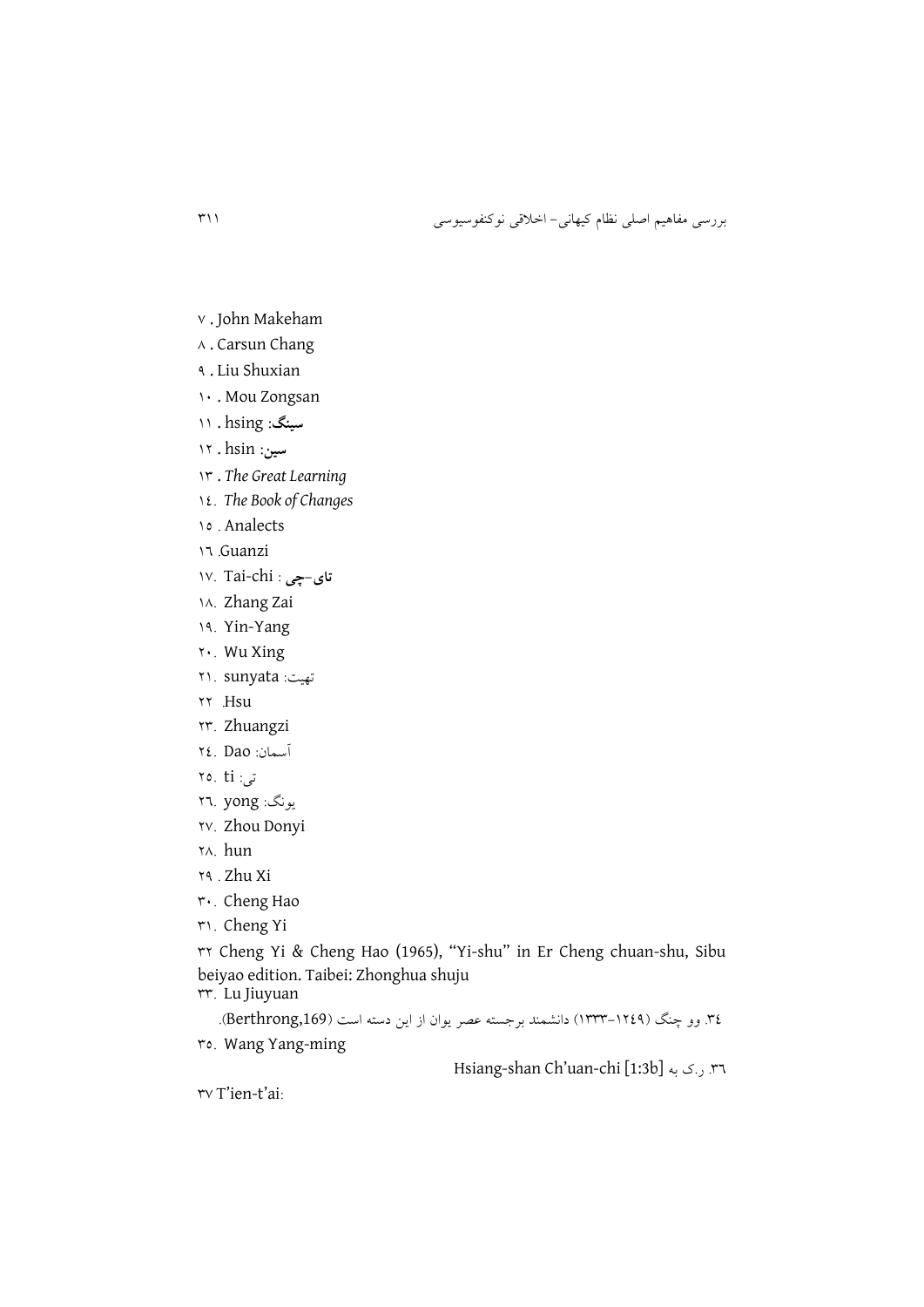```
يکی از مکتبهای بودای مهايانه چینی است که بر اساس خوانش سوترههای گل نیلوفر و مها-پرینیروانه 
                      بر تمرين مراقبه و روش تفسیری ت کید دارد ),9174Pruden).
```
26 Liang-chih:

در تفکر کنفوسیوسی و نوکنفوسیوسی، لیانگ چی معادل معرفت شهودی و توانایی ذاتی ذهن برای شناخت امور، قضاوت اخلاقی و بدين ترتيب منبع دانش اخلاقی است (Cheng,132).

- 29. Wang Fuzhi
- 21. Yan Yuan
- 23. Tai Chen
- 22. Chan
- $x^*$  de  $\cdots$
- $22.$  The Min
- 22. correctness
- $27.$  righteousness
- 21. *Penetrating the Book of Changes* (*Tong Shu)*

26 Zhou Dunyi (1937). "Tong shuo" in *Chou-tzu Chuan-shu (Complete Works of Chou Tun-i*). 3 vols. Shanghai: Shanghai Shang-wu yin-shu-kuan

- 29 . *An Explanation of the Diagram of the Great Ultimate (Taijitu shuo)*
- 21. Cheng-Zhu
- 23. The Western Inscriptioni (Ximing)

22 Zang Zai (1986). "Cheng meng" in *Chang Tzu ch'uan-shu* (Complete Works of Master Chang). Kuo-hsueh chi-pen ts'ung-shu ed. Taipei: Shang-wu yinshu kuan

22 Cheng Yi & Cheng Hao (1965). "Yi-shu" in *Er Cheng chuan-shu*, Sibu beiyao edition. Taibei: Zhonghua shuju

22 Cheng Yi & Cheng Hao (1965., "Yi-shu" in *Er Cheng chuan-shu*. Sibu beiyao edition. Taibei: Zhonghua shuju

22 Chu Tzu wen-chi

Zhu Xi (1966), *Lun-Yu chi-chu* (*Collected commentaries on the Analects*), به ی.ر22 Taipei: I-wen. Ch.1[1:2]

21 Inquiry on the Great Learning 26 ibid

29مثالی برگرفته از کتاب [:6A2[Mencius

21 Inquiry on the Great Learning

#### Refrences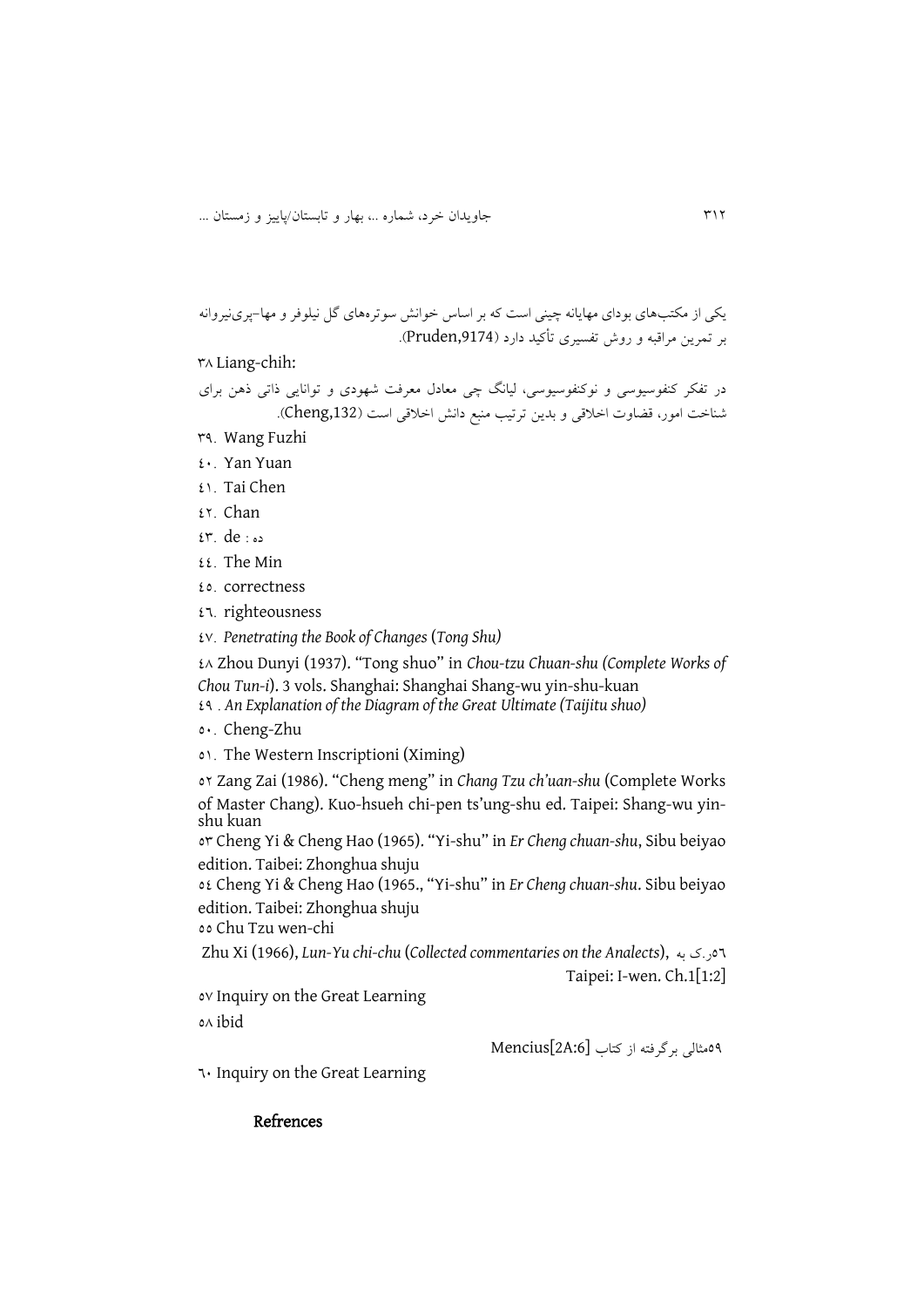- Adler, Joseph A. *Chinese Religions*. trans. Hassan Afshar. Tehran: Markaz published, 2004. (in Persian)
- Berthrong, John, "ZHU Xi's Cosmology", John Makeham (ed.), Dao Companion to Neo-Confucian Philosophy, Dordrecht: Springer, pp. 153-177, 2010.
- Chan, Wing-Tsit, A Source Book in Chinese Philosophy, Princeton University Press, 1963.
- Chang, Corsun, The Development of Neo-Confucian Thought, New York: Bookman Associates, 1957.
- Ch'en, Kennetch K.S, Buddhim in China: A History Survey, New Jersey: Princeton University Press, 1964.
- Chen, Naichen, Neo-Confucianism and Western Influence: Implications for Modern Chinese Education, University of Florida, 1986
- Cheng, Chung-ying, New Dimensions of Confucian and Neo-Confucian Philosophy, Albany: State University of New York Press, 1991.
- Confucius, Analects of Confucius (Arthur Waley, trans.), London: George Allen and Unwin LTD, 1938.
- Ch'un, Ch'en, Neo-Confucian Terms Explained, Trans. Wing-tsit Chan, New York: Columbia University Press, 1986.
- De Bary, Wm. Theodor & the Conference on Ming Thought, Self and Society in Ming Thought, New York and London: Columbia University Press, 1970.
- Elman, Benjamin A, "The Unravelling of Neo-Confucianism: From Philosophy to Philology in Late Imperial China", The Tsing Hua Journal of Chinese Studies, n.s. 15, pp. 67-89, 1983.
- Hinnells, John Russell. *The Penguin Dictionary of Religions*. trans. A.Pashai. Qom: Daneshgah Adyan va Mazaheb published. 2014. (in Persian)
- Hitoshi, Sati, "Chu His's "Treatise on Jen"", Wing-tsit Chan (ed.), Chu Hsi and Neo-Confucianism, Honolulu: University of Hawai'i Press, 212-228, 1986.
- Hon, Tze-ki, The Yijing and Chinese Politics, Albany: State University of New York Press, 2005.
- Hon, Tze-ki, "ZHOU Dunyi's Philosophy of the Supreme Polarity", John Makeham (ed.), Dao Companion to Neo-Confucian Philosophy, Dordrecht: Springer, pp. 1-17, 2010.
- Huang, Siu-chi, Essentials of Neo-Confucianism, Greenwood Press, 1999.
- Kang, Ouyang, "Dai Zhen", Yao XinZhong (ed.), Encyclopedia of Confucianism, New York: Routledge, Vol. 2, 2003.
- Liu, Jeeloo, "The Status of Cosmic Principle (Li) in Neo-Confucian Metaphysics", Journal of Chinese Philosophy, Vol. 32. No. 3, pp. 391- 407, 2005.